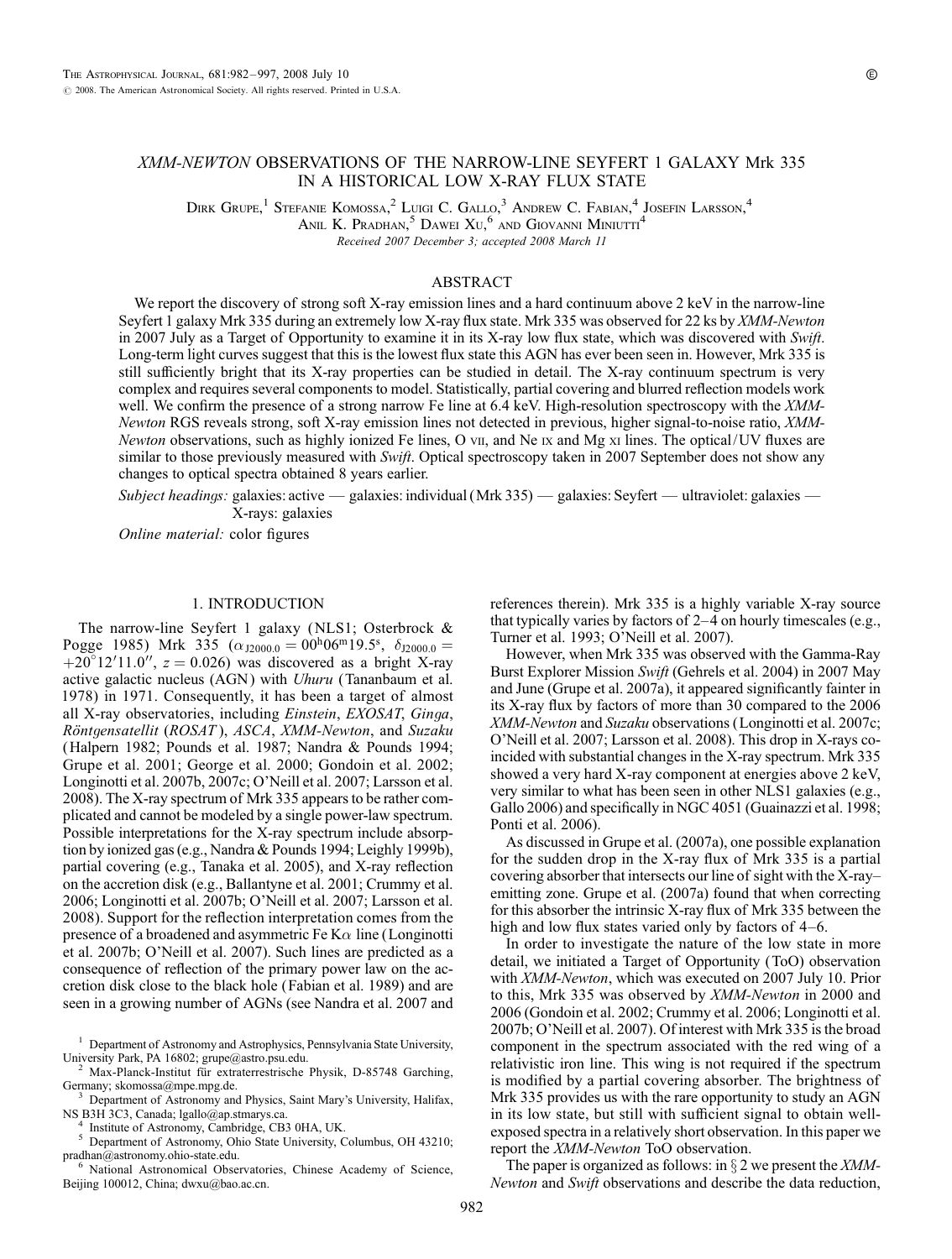and in  $\S$  3 we present the results that are discussed in  $\S$  4. Throughout the paper spectral indices are denoted as energy spectral indices with  $F_{\nu} \propto \nu^{-\alpha}$ . Luminosities are calculated assuming a  $\Lambda$ CDM cosmology with  $\Omega_M = 0.27$ ,  $\Omega_\Lambda = 0.73$ , and a Hubble constant of  $H_0 = 75$  km s<sup>-1</sup> Mpc<sup>-1</sup> corresponding to a luminosity distance  $D = 105$  Mpc. All errors are 90% confidence unless stated otherwise.

### 2. OBSERVATIONS AND DATA REDUCTION

## 2.1. XMM-Newton and Swift Observations

XMM-Newton (Jansen et al. 2001) observed Mrk 335 on 2007 July 10 for a total of 22 ks (ObsID 0510010701). A summary of the observations with each of the instruments on board XMM-Newton is given in Table 1. The European Photon Imaging Camera (EPIC) pn (Strüder et al. 2001) was operated in large window mode with the thin filter. This combination was chosen to avoid pileup in case the AGN rebrightened. The two EPIC MOS cameras (Turner et al. 2001) were both operated in full frame mode with the medium filters. High-resolution X-ray spectroscopy was performed using the two Reflection Grating Spectrometers (RGS; den Herder et al. 2001) on board XMM-Newton. Optical photometry was performed in five filters with the Optical Monitor (OM; Mason et al. 2001). The data are used to measure the opticalto $-X$ -ray spectral energy distribution (SED) of Mrk 335 during the XMM-Newton observation. Due to slew problems at the beginning of the observations, V filter observations were not obtained. All OM observations were performed in a science-user-defined configuration with a  $7' \times 7'$  observing window.

The XMM-Newton data were processed in the standard way using the XMMSAS version xmmsas\_20060628\_1801-7.0.0. The EPIC pn data were checked for episodes of high particle background. The background count rate was found low throughout the observation. The source X-ray photons in the EPIC pn were selected in a circular region with a radius of 1'. Likewise, background photons were selected from a nearby, source-free region with the same radius. Only single and double events (PATTERN.le.4) and single to quadruple events (PATTERN.le.12) were selected for the pn and MOS data, respectively. The spectra were rebinned with grppha version 3.0.0 with 50 photons  $\sin^{-1}$ . The redistribution matrices and the auxiliary response files were created by the XMMSAS tasks rmfgen and arfgen, respectively. RGS spectra and response matrixes were created by the standard RGS XMMSAS tool rgsproc. The RGS spectra were rebinned with 10 photons  $bin<sup>-1</sup>$  using grppha. Spectral fits to the EPIC pn and MOS and RGS spectra were performed with XSPEC version 12.3.1x (Arnaud 1996). The OM data were processed with the XMMSAS task omichain. The magnitudes and fluxes of Mrk 335 were taken from the source lists created by the omichain task. For the count rate-to-flux conversion we used the conversion factors given in the OM calibration document XMM-SOC-CAL-TN-0019.

The Swift X-Ray Telescope (XRT; Burrows et al. 2005) and UV/Optical Telescope (UVOT; Roming et al. 2005) 2007 May and June observations and the data reductions are described in Grupe et al. (2007a). In order to compare the photometry in the OM with the *Swift* UVOT, we selected five field stars with similar brightness in  $V$  as Mrk 335. The measured (uncorrected) magnitudes of these stars are listed in Table 2. We confirm the earlier result by Grupe et al.  $(2007a)$  that in U the magnitudes in the OM and UVOT agree perfectly. However, the OM magnitude had to be adjusted by  $-0.10$  mag in B and  $+0.30$  mag in the UVM2 filter. In addition to the 2000 XMM-Newton observation, during the 2007 XMM-Newton ToO observation we also observed

TABLE 1 Summary of the 2007 July 10 XMM-Newton Observations of Mrk 335

| Instrument | $T_{\rm start}$<br>(UT) | $T_{\rm stop}$<br>(UT) | $T_{\rm exp}$<br>(s) |
|------------|-------------------------|------------------------|----------------------|
|            | 17:09                   | 21:57                  | 16779                |
|            | 16:14                   | 21:56                  | 20348                |
|            | 16:14                   | 21:56                  | 20351                |
|            | 15:50                   | 21:58                  | 21932                |
|            | 15:50                   | 21:58                  | 21936                |
|            | 15:36                   | 16:32                  | 3000                 |
|            | 16:32                   | 17:10                  | 2000                 |
|            | 17:10                   | 18.22                  | 4000                 |
|            | 18:22                   | 19:34                  | 4000                 |
|            | 19:34                   | 20:46                  | 4000                 |
|            | 20:46                   | 21:57                  | 4000                 |

in UVW1 and UVW2 as listed in Table 1. In these filters the OM magnitudes have to be adjusted, compared to the Swift UVOT, by +0.78 and +0.15 mag for the UVW1 and UVW2 filters, respectively. The five stars also show that the OM and UVOT detectors are stable, and no variability is seen in these five stars. This suggests that any variability detected in the optical/UV in Mrk 335 is real. A summary of the UVOT calibration has recently been published by Poole et al. (2008).

#### 2.2. Optical Spectroscopic Observation

Optical spectra of Mrk 335 were obtained with the 2.16 m telescope at the Xinglong Observatory, National Astronomical Observatories of China (NAOC) on 2007 September 7. Two spectra of Mrk 335 were taken with 30 and 60 minute exposures during clear weather conditions and  $2''$  seeing. The spectrograph was equipped with a 600 line  $mm^{-1}$  grating and the 2" slit resulting in a resolution of  $5 \text{ Å}$  in first order, covering the wavelength range between 4377 and 7120 Å. The optical data were reduced and analyzed in a standard way with the ESO Munich Image Data Analysis System (MIDAS, ver. 06FEBpl1.0). All line measurements were performed on the co-added spectrum after subtracting the Boroson & Green (1992) I Zw 1 Fe  $\pi$  template as described in Grupe et al. (2004c). For the  $H\beta$  line we subtracted the narrow component by constructing a narrow-line template from the [O  $\text{III}$ ]  $\lambda$ 5007 line as described in Grupe et al. (2004c).

#### 3. RESULTS

### 3.1. Temporal Behavior

#### 3.1.1. Long-Term Light Curves

Figure 1 displays the observed 2.0-10.0 keV, 0.2-2.0 keV, and UV (2256  $\AA$ ) long-term light curves of Mrk 335 covering the time between 1971 and 2007 July. The X-ray fluxes and references are listed in Table 3. The UV fluxes were derived from the UV IUE and Hubble Space Telescope (HST) database by Dunn et al. (2006). To remain consistent with Dunn et al. (2006), the XMM-Newton OM and Swift UVOT light curves were created in the UVM2 filters, since its central wavelength is closest to  $2256 \text{ Å}$ . As noticed by Pounds et al. (1987), the *EXOSAT* data of Mrk 335 suggest that it was in an unusual X-ray low state in 1983. This seems coincident with a minimum in the UV light curve as well. However, about a year later in 1984 December, Mrk 335 was back in a typical high state. The plots in Figure 1 demonstrate that from 2007 May to July Mrk 335 was seen in a historic X-ray low state. This drop happened in less than 1 yr since Mrk 335 was last observed in 2006 June with Suzaku (Larsson et al. 2008). In order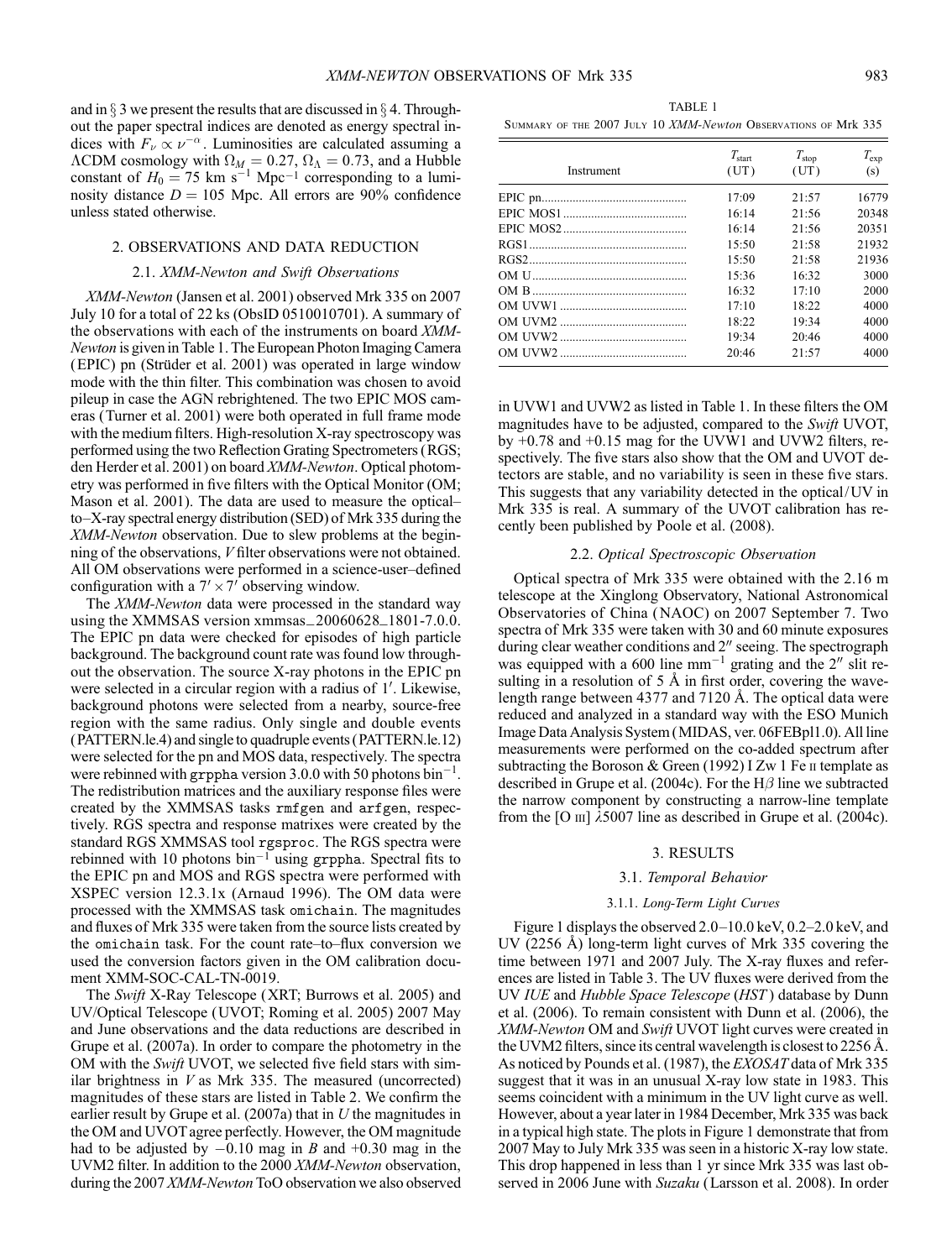#### 984 GRUPE ET AL. Vol. 681

| TABLE 2                                                                          |
|----------------------------------------------------------------------------------|
| LIST OF REFERENCE STARS USED TO DETERMINE THE ERROR IN THE PHOTOMETRY OF Mrk 335 |
| AND THE OFFSET BETWEEN THE Swift UVOT AND XMM-Newton OM FILTERS                  |

| Object   | $\alpha$ J2000.0 | $\delta_{\text{J2000.0}}$ | Filter           | XMM 2000             | XMM 2007         | Swift $001^a$    | Swift 002 <sup>a</sup> | Swift $003-005^{\circ}$ |
|----------|------------------|---------------------------|------------------|----------------------|------------------|------------------|------------------------|-------------------------|
| Star 1   | 00 06 22.8       | $+20$ 14 58.0             | V                | $14.28 \pm 0.01$     | $\cdots$         | $14.29 \pm 0.01$ | $14.28 \pm 0.01$       | $14.28 \pm 0.01$        |
|          | 00 06 22.8       | $+20$ 14 58.0             | Β                | $14.94 \pm 0.01$     | $14.90 \pm 0.01$ | 14.89±0.01       | $14.87 \pm 0.01$       | $14.86 \pm 0.01$        |
|          | 00 06 22.8       | $+20$ 14 58.0             | U                | 14.88±0.01           | 14.88±0.01       | $14.87 \pm 0.01$ | $14.87 \pm 0.01$       | $14.86 \pm 0.01$        |
|          | 00 06 22.8       | $+20$ 14 58.0             | UVW1             | $\sim$ $\sim$ $\sim$ | $15.44 \pm 0.01$ | $16.27 \pm 0.02$ | $16.32 \pm 0.02$       | $16.33 \pm 0.02$        |
|          | 00 06 22.8       | $+20$ 14 58.0             | UVM <sub>2</sub> | $17.43 \pm 0.16$     | $17.45 \pm 0.09$ | $17.90 \pm 0.06$ | $17.91 \pm 0.05$       | $17.94 \pm 0.05$        |
|          | 00 06 22.8       | $+20$ 14 58.0             | UVW <sub>2</sub> | $\ldots$             | $17.68 \pm 0.20$ | $17.73 \pm 0.04$ | $17.78 \pm 0.03$       | $17.81 \pm 0.03$        |
|          | 00 06 32.0       | $+20$ 13 08.3             | V                | 15.46±0.02           | $\cdots$         | $15.48 \pm 0.02$ | $15.48 \pm 0.02$       | $15.51 \pm 0.01$        |
|          | 00 06 32.0       | $+20$ 13 08.3             | B                | $16.31 \pm 0.01$     | $16.29 \pm 0.01$ | $16.21 \pm 0.02$ | $16.20 \pm 0.01$       | $16.21 \pm 0.01$        |
|          | 00 06 32.0       | $+20$ 13 08.3             | $\mathcal U$     | $16.53 \pm 0.02$     | $16.54 \pm 0.02$ | $16.55 \pm 0.03$ | $16.57 \pm 0.02$       | $16.55 \pm 0.02$        |
|          | 00 06 32.0       | $+20$ 13 08.3             | UVW1             | $\sim$ $\sim$ $\sim$ | $17.26 \pm 0.03$ | $18.30 \pm 0.07$ | $18.20 \pm 0.05$       | $18.17 \pm 0.05$        |
|          | 00 06 32.0       | $+20$ 13 08.3             | UVM <sub>2</sub> | $\ldots$             | $\cdots$         | >20.03           | >20.35                 | >20.42                  |
|          | 00 06 32.0       | $+20$ 13 08.3             | UVW <sub>2</sub> | $\sim$ $\sim$ $\sim$ | $\cdots$         | $19.76 \pm 0.12$ | $19.76 \pm 0.10$       | $19.91 \pm 0.10$        |
|          | 00 06 17.1       | $+20$ 14 08.4             | V                | $15.40 \pm 0.02$     | $\ldots$         | $15.46 \pm 0.02$ | $15.43 \pm 0.02$       | $15.42 \pm 0.01$        |
|          | 00 06 17.1       | $+20$ 14 08.4             | B                | $16.21 \pm 0.01$     | $16.19 \pm 0.01$ | $16.13 \pm 0.02$ | $16.13 \pm 0.01$       | $16.09 \pm 0.01$        |
|          | 00 06 17.1       | $+20$ 14 08.4             | $\boldsymbol{U}$ | $16.27 \pm 0.02$     | $16.26 \pm 0.02$ | $16.26 \pm 0.02$ | $16.26 \pm 0.02$       | $16.23 \pm 0.02$        |
|          | 00 06 17.1       | $+20$ 14 08.4             | UVW1             | $\ldots$             | $16.88 \pm 0.03$ | $17.69 \pm 0.05$ | $17.83 \pm 0.04$       | $17.74 \pm 0.04$        |
|          | 00 06 17.1       | $+20$ 14 08.4             | UVM <sub>2</sub> | $\ldots$             | $\ldots$         | $19.85 \pm 0.19$ | $19.82 \pm 0.15$       | $19.69 \pm 0.13$        |
|          | 00 06 17.1       | $+20$ 14 08.4             | UVW <sub>2</sub> | $\ldots$             | $\cdots$         | $19.27 \pm 0.09$ | $19.34 \pm 0.07$       | $19.45 \pm 0.07$        |
| Star $4$ | 00 06 18.0       | $+20$ 13 17.2             | V                | $15.04 \pm 0.01$     | $\ldots$         | $15.04 \pm 0.02$ | $15.07 \pm 0.01$       | $15.07 \pm 0.01$        |
|          | 00 06 18.0       | $+20$ 13 17.2             | B                | $15.51 \pm 0.01$     | 15.49±0.02       | $15.46 \pm 0.01$ | $15.45 \pm 0.01$       | $15.44 \pm 0.01$        |
|          | 00 06 18.0       | $+20$ 13 17.2             | U                | $15.35 \pm 0.01$     | $15.36 \pm 0.01$ | $15.33 \pm 0.01$ | $15.35 \pm 0.01$       | $15.34 \pm 0.01$        |
|          | 00 06 18.0       | $+20$ 13 17.2             | UVW1             | $\ldots$             | $15.70 \pm 0.02$ | $16.35 \pm 0.02$ | $16.34 \pm 0.02$       | $16.37 \pm 0.02$        |
|          | 00 06 18.0       | $+20$ 13 17.2             | UVM <sub>2</sub> | $16.85 \pm 0.12$     | $16.77 \pm 0.06$ | $16.99 \pm 0.04$ | $17.02 \pm 0.03$       | $17.09 \pm 0.03$        |
|          | 00 06 18.0       | $+20$ 13 17.2             | UVW2             | $\ldots$             | $17.16 \pm 0.13$ | $17.35 \pm 0.03$ | $17.37 \pm 0.02$       | $17.42 \pm 0.02$        |
| Star 5   | 00 06 20.1       | $+20$ 10 50.2             | V                | $14.30 \pm 0.01$     | $\ldots$         | $14.31 \pm 0.01$ | $14.33 \pm 0.01$       | $14.30 \pm 0.01$        |
|          | 00 06 20.1       | $+20$ 10 50.2             | B                | $15.51 \pm 0.01$     | $15.47 \pm 0.01$ | $15.38 \pm 0.01$ | $15.39 \pm 0.01$       | 15.39±0.01              |
|          | 00 06 20.1       | $+20$ 10 50.2             | U                | $16.45 \pm 0.02$     | $16.45 \pm 0.02$ | $16.46 \pm 0.03$ | $16.41 \pm 0.02$       | $16.48 \pm 0.02$        |
|          | 00 06 20.1       | $+20$ 10 50.2             | UVW1             | $\cdots$             | $17.54 \pm 0.04$ | $18.01 \pm 0.06$ | $18.12 \pm 0.05$       | $18.12 \pm 0.04$        |
|          | 00 06 20.1       | $+20$ 10 50.2             | UVM <sub>2</sub> | $\ldots$             | $\cdots$         | >20.03           | >20.34                 | >20.39                  |
|          | 00 06 20.1       | $+20$ 10 50.2             | UVW <sub>2</sub> | $\ldots$             | $\cdots$         | $19.22 \pm 0.09$ | $19.44 \pm 0.08$       | $19.52 \pm 0.07$        |

Nores.—Units of right ascension are hours, minutes, and seconds, and units of declination are degrees, arcminutes, and arcseconds. The magnitudes are not corrected for Galactic reddening.

The observing times of the 2007 Swift observations are listed in Table 1 of Grupe et al. (2007a).

to determine when and how fast this recent flux drop occurred, the RXTE ASM light curve was examined. The month-to-month ASM light curve indicates that Mrk 335 has been variable in X-rays over the last decade. However, Mrk 335 is too faint to constrain the occurrence of the most recent flux drop with the ASM. Mrk 335 also appears to be fainter in the UV in 2007 compared with previous epochs. Table 4 lists the XMM-Newton OM and Swift UVOT measurements. During the 2007 May 17 Swift observation, Mrk 335 appears to be fainter in the UV by about 0.2 mag compared to the Swift and XMM-Newton observations before and after.

#### 3.1.2. Short-Term Variability

The left panel of Figure 2 shows the 2007 July XMM-Newton EPIC pn light curve in the  $0.2-10.0$  keV band. During the 16.8 ks exposure the AGN showed a steady decay in flux by about 15%. The light curve is relatively quiescent compared to the high flux state variability seen in the 2006 XMM-Newton and Suzaku light curves (O'Neill et al. 2007; Larsson et al. 2008, respectively). The variability is in agreement with the variability-flux dependence reported by Uttley & McHardy (2001). However, the 2007 July XMM-Newton observation was rather short (17 ks). During the low-state Swift observation on 2007 May 25, which covers a time period of 70 ks, Mrk 335 is quite variable by a factor of about 2 within 20 ks (Fig. 2, *right panel*). In both cases the AGN is variable and deviates significantly from a constant value. The

 $\chi^2$  tests show that the  $\chi^2/\nu$  is 49/15 and 55/11 for the *XMM*-Newton pn and Swift XRT light curves, respectively, assuming the mean count rates as constant values.

In Figure 3 the XRT and UVW2 light curves for all Swift segments between 2007 May 17 and July 2 are displayed (the magnitudes of segments  $001-005$  are listed in Table 4). The light curves show that Mrk 335 is quite variable on intermediate timescales of days to weeks. Note that the UVW2 light curve follows the XRT count rate, suggesting some connection between the optical/UV and X-ray variability. The hardness ratio<sup> $\prime$ </sup> variability curve may suggest some spectral variability in the X-ray band (Fig. 3, middle panel); however, a  $\chi^2$  test shows that this is not significant considering the uncertainties.

## 3.2. X-Ray Spectral Analysis

Table 5 summarizes the results from the X-ray spectral analysis in the  $0.3-12.0$  keV range of the 2007 XMM-Newton ToO (low flux state) and 2006 XMM-Newton GO (high flux state) observations. The 2007 EPIC pn and MOS spectra cannot be fitted by a single absorbed power-law model. This is similar to the previous XMM-Newton and Swift observations (Grupe et al. 2007a), which cannot be fitted by a single power-law model either. Applying a broken power-law model to the pn and MOS data

<sup>&</sup>lt;sup>7</sup> The hardness ratio is defined as HR =  $(H - S)/(H + S)$ , where S and H are the number of photons in the  $0.3-1.0$  keV and  $1.0-10.0$  keV bands, respectively.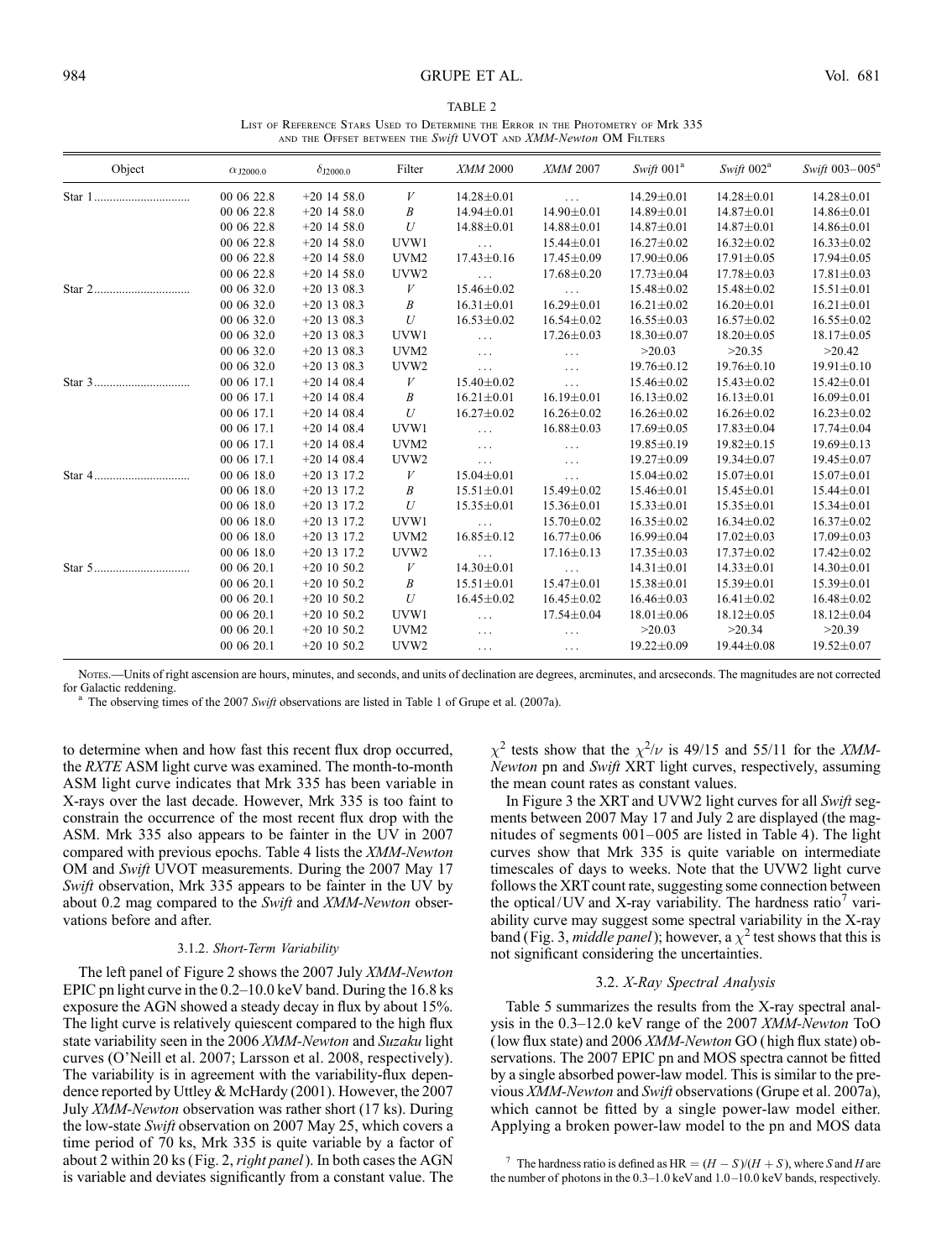

FIG. 1.—Long-term light curves of Mrk 335. The top panel shows the 2-10 keV light curve starting with the first X-ray detection of Mrk 335 by Uhuru in 1971. The middle panel displays the  $0.2-2.0$  keV flux light curve starting at the EXOSAT observation in 1983 November. The bottom panel displays the UV flux light curve measured with IUE and HST at 2256 Å and XMM-Newton OM and Swift UVOT using the M2 filters. Note that these UV data are not corrected for Galactic reddening. The XMM-Newton data are adjusted to the Swift UVOT data. All fluxes are given in units of  $10^{-14}$  W m<sup>-2</sup> (= $10^{-11}$  ergs s<sup>-1</sup> cm<sup>-2</sup>) as listed in Table 3.

significantly improves the fit, but as shown in Figure 4, the X-ray spectrum during the 2007 *XMM-Newton* ToO observation is quite complicated and requires further components. There are strong residuals at energies below 1 keV and between 3 and 7 keV. The residuals at lower energies can be associated with strong X-ray emission lines found in the RGS spectra of Mrk 335 (see  $\S 3.2.4$ ). Figure 4 also shows that the pn and MOS data are consistent with each other. Due to some internal processing problems, MOS data were not made available to us in time to be handled in the full

analysis. In order to represent soft X-ray emission lines, we added two Gaussian profiles at 0.5 and 0.9 keV. These Gaussians do not represent specific lines but are used to mimic line emission and improve the fit. The emission feature at 6.4 keV is associated with near-neutral Fe K $\alpha$  emission (e.g., Fe i-xvii) and is modeled with a single, narrow Gaussian. The addition of these three Gaussian profiles to the broken power-law model improves the fit, but significant deviations remain in the  $2-6$  keV range. These residuals can be improved with an extremely broad Gaussian with a peak at  $E = 4.9$  keV, a width  $\sigma = 1.2$  keV, and an equivalent width  $EW = 2.4$  keV. (Fig. 5). Even though this yields an acceptable fit, the line widths and equivalent width seem to be unusually extreme for a broad line (Guainazzi et al. 2006), although the presence of such a line was suggested in earlier observations (Gondoin et al. 2002; Longinotti et al. 2007b). This additional component is not necessary when a partial covering model is applied to the data.

The narrow 6.4 keV Fe line is present in the high- and low-flux spectra. The fluxes in the Fe K $\alpha$  6.4 keV line in the 2006 and 2007 *XMM-Newton* observations are  $(1.83 \pm 0.33) \times 10^{-16}$  and  $(1.15 \pm 0.45) \times 10^{-16}$  W m<sup>-2</sup>, respectively. This result suggests that the flux in the Fe K $\alpha$  6.4 line has become fainter in the low X-ray flux state compared to the high state. The equivalent widths (EWs), however, are different due to the much lower continuum flux during the 2007 observation. We found  $EW = 100 \pm 20$  and  $200 \pm 80$  eV during the 2006 and 2007 observations, respectively. While the 6.4 keV Fe K $\alpha$  line is clearly present in both spectra, the 7.0 keV Fe xxvi Ly $\alpha$  line that was found in the 2006 XMM-Newton observation (O'Neill et al. 2007) is absent during the low state in 2007.

Figure 6 displays the difference spectrum between the 2006 high state and 2007 low state fitted in the  $2-5$  keV energy range with a Galactic absorbed power law ( $\alpha_{\rm X} = 1.3$ ) and then extrapolated to lower and higher energies. This difference spectrum clearly shows that the changes between the high and the low state happened primarily at soft energies below 1.5 keV. In some ways this plot is similar to the high- and low-state SEDs shown in Figure 2 of Grupe et al. (2007b). Obviously the high- and lowstate spectra cannot be described simply by a renormalization of a single power-law model. Despite the fact that most of the flux

TABLE 3 SUMMARY OF THE  $0.2-2.0$  keV and  $2.0-10.0$  keV Fluxes

|                                                              | $2.0 - 10.0$ keV Flux <sup>a</sup> |            |
|--------------------------------------------------------------|------------------------------------|------------|
| $0.2-2.0$ keV Flux <sup>a</sup><br>Mission<br>Observing Time |                                    | References |
| 1971/1972<br>.                                               | $2.04 + 0.03$                      |            |
| 1978 Jul 7<br>$\cdots$                                       | $1.1 + 0.2$                        |            |
| 1981 Jan<br>$\cdots$                                         | $1.46 + 0.10$                      |            |
| 1983 Nov 5<br>$1.4 + 0.2$                                    | $0.23 \pm 0.05$                    |            |
| 1984 Dec 6<br>$8.3 + 0.1$                                    | $1.54 + 0.03$                      |            |
| 1987 Dec 3<br>.                                              | $0.91 + 0.16$                      |            |
| 1988 Nov 29<br>$\cdots$                                      | $2.00+0.10$                        |            |
| 1990 Jul 14<br>$4.00+0.10$                                   | .                                  |            |
| 1990 Dec 5<br>.                                              | $0.84 \pm 0.05$                    |            |
| 1991 Jun 30<br>$3.40 + 0.10$                                 | .                                  |            |
| 1993 Dec 9<br>.                                              | $0.94 + 0.10$                      |            |
| 2000 Dec 25<br>$7.90 \pm 0.01$                               | $1.58 \pm 0.02$                    | n          |
| 2006 Jan 3<br>$6.76 + 0.01$                                  | $1.79 \pm 0.01$                    |            |
| 2006 Jun 20<br>.                                             | $1.43 + 0.02$                      |            |
| 2007 May 17<br>$0.23 + 0.03$                                 | $0.28 + 0.04$                      |            |
| 2007 Jul 10<br>$0.41 \pm 0.01$                               | $0.31 \pm 0.01$                    | 8          |

<sup>a</sup> The 0.2–2.0 and 2.0–10.0 keV fluxes are corrected for Galactic absorption and are given in units of  $10^{-14}$  W m<sup>-2</sup> (=10<sup>-11</sup> ergs s<sup>-1</sup> cm<sup>-2</sup>). References.—(1) Turner et al. 1993; (2) Pounds et al. 1987; (3) Nandra & Pounds 1994; (4) Grupe et al. 2001; (5) George et al. 2000; Leighly 1999a; (6) Grupe et al. 2007a; (7) Larsson et al. 2008; (8) this paper.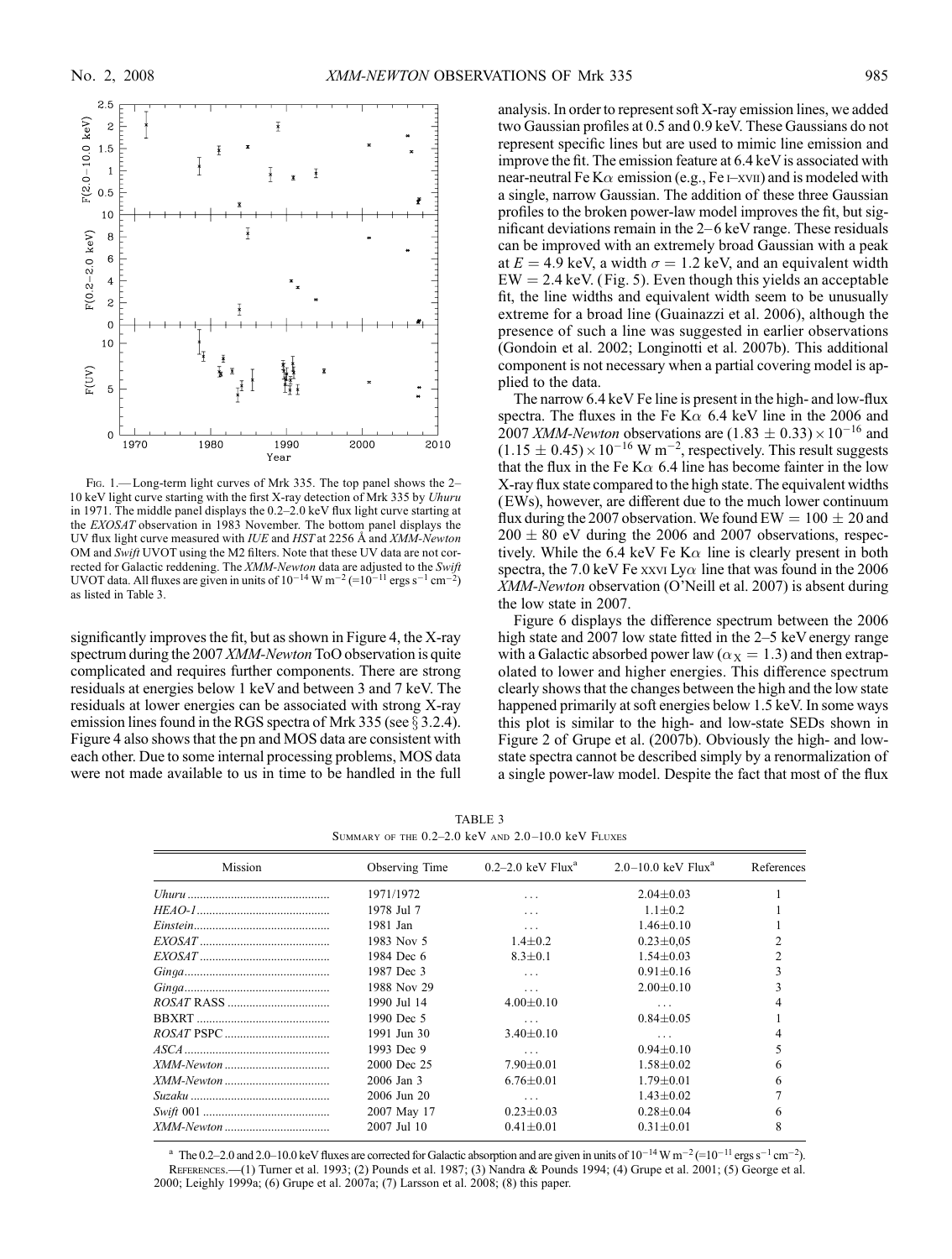| TABLE 4                                                                     |
|-----------------------------------------------------------------------------|
| OPTICAL AND UV PHOTOMETRY OF Mrk 335 USING THE Swift UVOT AND XMM-Newton OM |
|                                                                             |

| Filter | <i>XMM</i> 2000         | XMM 2007         | Swift 001      | Swift 002      | Swift 003      | Swift 004      | Swift 005        |
|--------|-------------------------|------------------|----------------|----------------|----------------|----------------|------------------|
|        | $14.00 + 0.01$          | $\cdot$          | $14.22 + 0.01$ | $14.19 + 0.01$ | $14.19 + 0.01$ | $14.15 + 0.01$ | $14.18 \pm 0.01$ |
|        | $14.15 + 0.01$          | $14.25 \pm 0.01$ | $14.49 + 0.01$ | $14.42 + 0.01$ | $14.44 + 0.01$ | $14.41 + 0.01$ | $14.42 + 0.01$   |
|        | $13.00 + 0.01$          | $13.17 + 0.01$   | $13.29 + 0.01$ | $13.20 + 0.01$ | $13.23 + 0.01$ | $13.22 + 0.01$ | $13.23 + 0.01$   |
| UVW1   | $\cdot$ $\cdot$ $\cdot$ | $13.52 + 0.01$   | $13.20 + 0.01$ | $13.08 + 0.02$ | $13.09 + 0.02$ | $13.10 + 0.01$ | $13.05 + 0.01$   |
|        | $12.92 + 0.16$          | $12.90 + 0.01$   | $13.12 + 0.01$ | $12.95 + 0.01$ | $12.98 + 0.01$ | $12.97 + 0.01$ | $12.93 + 0.01$   |
|        | $\cdot$ .               | $13.07 + 0.20$   | $13.19 + 0.01$ | $13.01 + 0.01$ | $13.04 + 0.01$ | $13.04 + 0.01$ | $12.98 + 0.01$   |

Nore.—All magnitudes are corrected for Galactic reddening  $(E_{B-V} = 0.035$ ; Schlegel et al. 1998), and the *XMM-Newton* OM magnitudes are adjusted as described in the text to be comparable with the Swift UVOT data.

change between 2006 and 2007 occurs at lower energies, the soft X-ray spectral slopes in the 2006 and 2007 XMM-Newton observations are similar. From a broken power-law model fit the soft X-ray spectral slopes of the 2006 high and 2007 low states are  $\alpha_X = 1.73 \pm 0.01$  and 1.89  $\pm$  0.04, respectively. At higher energies, however, the energy spectral indices are significantly different. During the 2006 *XMM-Newton* observation, the slope was about  $\alpha$ <sub>X</sub> = 1.0, which is quite typical for an NLS1 (e.g., Leighly 1999a). The spectral slope in the 2007 XMM-Newton observation is very hard with  $\alpha_X = -0.1$ . We investigate two models that can explain such a spectral shape: a partial covering absorber and reflection from an ionized accretion disk.

#### 3.2.1. The Partial Covering Absorber Scenario

Partially covering a single power-law continuum significantly improves the fit to the low-flux 2007 spectrum compared to the broken power-law model. The models still require three Gaussian profiles to fit the low-energy emission features and the narrow 6.4 keV emission line ( $\chi^2/\nu = 380/299$ ). The broad Gaussian profile around 5 keV used in the broken power-law model is not required. In this scenario the intrinsic power law has an energy spectral slope  $\alpha$ <sub>X</sub> = 1.78. The absorber has a column density of  $\hat{N}_{\rm H} = 15.1 \times 10^{22}$  cm<sup>-2</sup> and a covering fraction  $f_c = 0.94$ . These partial covering parameters are comparable to the ones found by Swift during the 2007 May and June observations (Grupe et al. 2007b). The partial covering parameters for the 2006 observation are then  $N_{\text{H,pc}} = (5.5 \pm 0.2) \times 10^{22} \text{ cm}^{-2}$  and  $f_c = 0.32 \pm 0.01$ .

Even though a comparison of the 2007 XMM-Newton data with the 2007 May and June Swift observations suggests some variability in the column density, the spectral parameters are consistent during these low-flux periods. Notably, all spectra fitted by the partial covering absorber model only require a single underlying power-law spectrum. The spectral slope during all these low-state observations remains fairly constant within uncertainties at  $\alpha_X = 1.8$ . The column densities were always within a factor of 2. The covering fraction at all four epochs was  $f_c =$ 0:94. The column density was highest during the 2007 May 17 Swift observation with  $N_{\text{H, pc}} = 2 \times 10^{23} \text{ cm}^{-2}$  and lowest on May 25 with  $N_{\text{H,pc}} = 1 \times 10^{23} \text{ cm}^{-2}$  (Grupe et al. 2007a). The column densities during the 2007 June Swift and 2007 July 10 XMM-Newton observations are in between those values with  $N_{\text{H, pc}} =$  $1.5 \times 10^{23}$  cm<sup>-2</sup>. The covering fraction during all four observations was  $f_c = 0.94$ .

One way to test whether the partial covering absorber model is self-consistent, we fitted the 2006 and 2007 pn data simultaneously in XSPEC. This test can show if the same underlying continuum spectrum can be applied to the data only affected by the absorber column density and covering fraction. The first test was to use a model with two power laws (replacing the broken power law) and one partial covering absorber. While the power-law parameters were tied, the partial covering absorber parameters were left free to vary, first only the covering fraction and second also the absorber column density. In none of these cases could we obtain an acceptable fit to the spectra. This result suggests that high and low states have different underlying continua. The situation changes when adding an additional partial covering absorber to the model [XSPEC model wabs\*zpcfabs\*zpcfabs\*( powl+powl)]. This model significantly improved the fit from a reduced  $\chi^2$  = 2.67 using the one partial covering absorber to  $\chi^2 = 1.58$  with the two partial covering absorbers. One of the partial covering absorber components, however, requires a column density of  $3 \times 10^{24}$  cm<sup>-2</sup>. The covering fractions, which were left as a free parameter, of this component are  $f_c = 0.2$  and 0.8 for the high and low states, respectively.

As mentioned by Grupe et al. (2007a), when correcting the fluxes during the low-state observations for Galactic and intrinsic



FIG. 2.—2007 XMM-Newton EPIC pn light curve in the 0.2-10.0 keV band (left) and Swift XRT 0.3-10.0 keV light curve of the second Swift observation on 2007 May 25 (Grupe et al. 2007a; *right*). The starting times of the observations are 2007 July 10 17:09 UT and 2007 May 25 00:01 UT, respectively.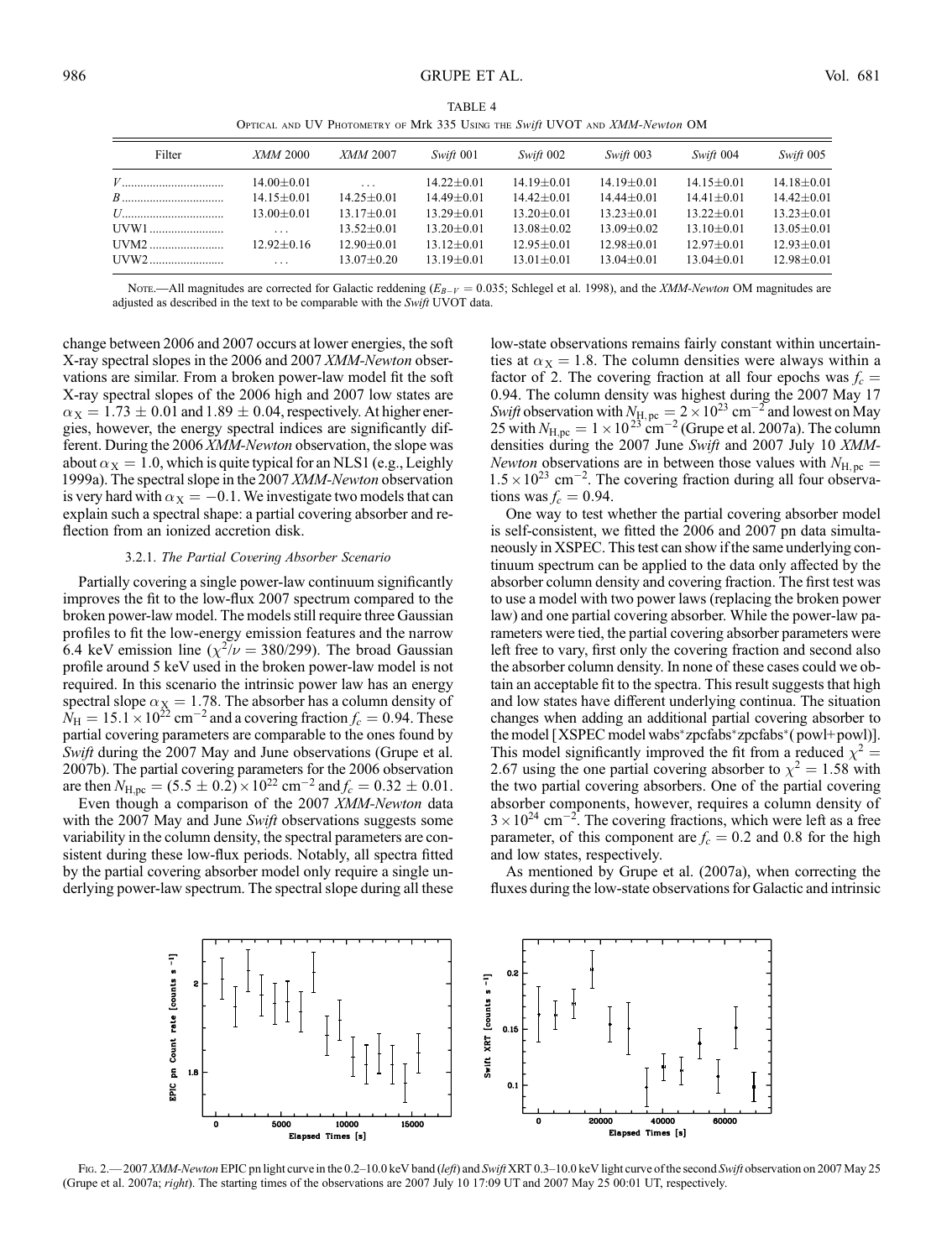

FIG. 3. - Swift XRT and UVOT UVW2 light curves of Mrk 335 between 2007 May 17 and June 2. The top panel shows the XRT count rate, the middle panel the XRT hardness ratio (see  $\S$  3.1.2), and the bottom panel the UVOT UVW2 light curve.

absorption, the intrinsic fluxes are similar and the intrinsic longterm X-ray flux amplitude varies by a factor of about  $4-6$  (Grupe et al. 2007a), which is similar to other NLS1 galaxies (e.g., Grupe et al. 2001). The unabsorbed fluxes in the  $0.2-2.0 \text{ keV}$ and  $2.0-10.0$  keV bands during the 2006 XMM-Newton obser-

vation were  $6.7 \times 10^{-14}$  and  $6.4 \times 10^{-14}$  W m<sup>-2</sup>, respectively, which is very similar to the low-state XMM-Newton observations on 2007 July 10, which were  $6.9 \times 10^{-14}$  and  $5.4 \times 10^{-14}$  W m<sup>-2</sup>, respectively. Note that during the extreme low state on 2007 May 17 observed by Swift, the fluxes were  $4.1 \times 10^{-14}$  and  $3.2 \times$  $10^{-14}$  W m<sup>-2</sup>, respectively. These values do not suggest significant intrinsic flux variability. Note that the absorption-corrected rest-frame 0.2-2.0 keV flux during the ROSAT All Sky Survey (RASS; Voges et al. 1999) was  $4 \times 10^{-14}$  W m<sup>-2</sup> (Table 3), very similar to the flux found during the 2007 May 17 Swift observations.

### 3.2.2. A Reflection Interpretation for Mrk 335

The 2007 low-flux, broadband X-ray spectrum of Mrk 335 can be well fitted with a single power-law continuum and blurred ionized reflection ( $\chi^2_{\nu} = 1.1$ ). It has been shown that in some NLS1s the same low-flux model can be applied to the high flux state by simply renormalizing the power-law component (e.g., Fabian et al. 2004; Gallo et al. 2007a). However, this is not the case for Mrk 335 as renormalizing the power law results in a poor fit to the 2006 high flux state. Allowing both the power-law and reflection components to vary freely cannot simultaneously describe the high-energy ( $E = 2{\text -}10 \text{ keV}$ ) and low-energy ( $E <$ 2 keV ) spectra of Mrk 335 during the high flux state. Similar difficulties were encountered by O'Neill et al. (2007) with the same data set and demonstrate the need for an additional continuum component during the high state.

One possibility proposed to describe the flaring in I Zw 1 (Gallo et al. 2007a, 2007b) was that different parts of the accretion disk are illuminated by different continuum spectra. To model this scenario, we introduce a second power law with (model A) and without (model B) associated reflection. In model A we assume that a steep power law (with photon index  $\Gamma_1$ ) illuminates the

|  |  | TABLE 5                                                                                               |  |  |  |
|--|--|-------------------------------------------------------------------------------------------------------|--|--|--|
|  |  | Spectral Analysis of the 2007 and 2006 <i>XMM-Newton</i> Spectra of Mrk 335 in the 0.3–12.0 keV Range |  |  |  |

| Mission              | Detector         | Model <sup>a</sup> | $\alpha_{\rm X,\,soft}$ | $E_{\rm break}$<br>(keV) | $\alpha_{\,\rm X,\,hard}$ | $N_{\rm H, \, pcf}$ <sup>b</sup><br>$(10^{22} \text{ cm}^{-2})$ | $f_c^{\rm c}$          | $E_{\text{line}}$<br>(keV) | EW <sub>line</sub><br>(keV) | $\chi^2/\nu$ |
|----------------------|------------------|--------------------|-------------------------|--------------------------|---------------------------|-----------------------------------------------------------------|------------------------|----------------------------|-----------------------------|--------------|
| XMM-Newton 2007      | EPIC pn          | (a)                | $1.63 \pm 0.02$         | .                        | .                         | .                                                               | .                      | .                          | $\cdots$                    | 3158/312     |
|                      | EPIC pn          | (b)                | $1.90 \pm 0.02$         | $1.73 \pm 0.03$          | $-0.13 \pm 0.03$          | $\ddots$                                                        | $\cdots$               | .                          | $\cdots$                    | 712/308      |
|                      | EPIC pn          | (c)                | $1.87^{+0.03}_{-0.06}$  | $1.68 \pm 0.04$          | $-0.10 \pm 0.04$          | $\cdots$                                                        | $\cdots$               | $6.37 \pm 0.05$            | $0.31 \pm 0.13$             | 505/299      |
|                      | EPIC pn          | (d)                | $1.87^{+0.03}_{-0.06}$  | $1.77^{+0.16}_{-0.08}$   | $+0.05^{+0.09}_{-0.07}$   | $\cdots$                                                        | $\cdots$               | $6.42 \pm 0.04$            | $0.19 \pm 0.08$             | 333/296      |
|                      | EPIC pn          | (e)                | $1.78_{-0.03}^{+0.02}$  | $\cdots$                 | $\cdots$                  | $15.1_{-0.9}^{+1.0}$                                            | $0.94 \pm 0.04$        | $6.41 \pm 0.04$            | $0.19 \pm 0.08$             | 380/299      |
|                      | EPIC pn+MOS      | (a)                | $1.55 \pm 0.02$         | $\ldots$                 | $\cdots$                  | $\cdots$                                                        | $\cdots$               | .                          | $\cdots$                    | 5678/549     |
|                      | $EPIC$ pn+ $MOS$ | (b)                | $1.89 \pm 0.02$         | $1.73 \pm 0.02$          | $-0.19 \pm 0.03$          | $\cdots$                                                        | .                      | .                          | $\cdots$                    | 1208/547     |
|                      | $EPIC$ pn+ $MOS$ | (e)                | $1.78^{+0.03}_{-0.02}$  | .                        | $\cdots$                  | $14.6^{+1.0}_{-0.6}$                                            | $0.93^{+0.04}_{-0.05}$ | $6.41 \pm 0.03$            | $0.26 \pm 0.07$             | 788/538      |
|                      | $RGS1+2$         | (a)                | $1.64 \pm 0.14$         | $\ldots$                 | $\cdots$                  | $\cdots$                                                        | .                      | $\cdots$                   | $\cdots$                    | 424/371      |
| XMM-Newton 2006      | EPIC pn          | (a)                | $1.62 \pm 0.01$         | $\ldots$                 | $\ddots$                  | $\cdots$                                                        | $\cdots$               | .                          | $\cdots$                    | 16770/697    |
|                      | EPIC pn          | (b)                | $1.72 \pm 0.01$         | $1.84 \pm 0.02$          | $1.07 \pm 0.01$           | $\cdots$                                                        | $\cdots$               | .                          | $\cdots$                    | 1717/695     |
|                      | EPIC pn          | (c)                | $1.72 \pm 0.01$         | $1.79 \pm 0.03$          | $1.10 \pm 0.02$           | $\cdots$                                                        | $\cdots$               | $6.41 \pm 0.04$            | $0.10 \pm 0.02$             | 1043/686     |
|                      | EPIC pn          | (e)                | $1.73 \pm 0.01$         | $\ldots$                 | $\cdots$                  | $5.1 \pm 0.4$                                                   | $0.35 \pm 0.02$        | $6.41 \pm 0.03$            | $0.09 + 0.02$               | 834/687      |
|                      | $RGS1+2$         | (a)                | $1.64 \pm 0.01$         | $\ldots$                 | $\cdots$                  | $\cdots$                                                        | $\cdots$               | $\cdots$                   | $\cdots$                    | 5288/4494    |
| XMM-Newton 2006+2007 | EPIC pn          | (a)                | $1.62 \pm 0.01$         | $\cdots$                 | $\cdots$                  | $\cdots$                                                        | $\cdots$               | $\cdots$                   | $\cdots$                    | 19930/1008   |
|                      | EPIC pn          | (b)                | $1.72 \pm 0.01$         | $1.84 \pm 0.02$          | $1.06 \pm 0.01$           | $\cdots$                                                        | $\cdots$               | .                          | $\cdots$                    | 4131/1006    |
|                      | EPIC pn          | (c)                | $1.72 \pm 0.01$         | $1.67 \pm 0.03$          | $1.28 \pm 0.02$           | $\cdots$                                                        | .                      | $6.41$ (fix)               | 0.08/0.16                   | 1710/997     |
|                      | EPIC pn          | (e)                | $1.70 \pm 0.01$         | $\cdots$                 | $\cdots$                  | 10.8 <sup>d</sup>                                               | 0.56/0.91 <sup>d</sup> | $6.41$ (fix)               | $0.10/0.30^d$               | 2642/997     |
|                      | EPIC pn          | (e)                | $1.69 \pm 0.01$         | $\ldots$                 | $\cdots$                  | $10.5/14.4^d$                                                   | $0.56/0.93^d$          | $6.41$ (fix)               | $0.10/0.20^d$               | 2575/996     |

 $a$  Spectral models used are (a) absorbed power law, (b) absorbed broken power law, (c) absorbed broken power law with two Gaussians to represent the soft X-ray emission lines below 1 keV and one Gaussian for the 6.4 keV Fe line, (d) same as (c) but with an additional broad line at 4.9 keV with  $\sigma = 1.5$  keV, and (e) power law with a partial covering absorber with two soft X-ray Gaussians and one for the 6.4 Fe line. For all models the absorption column density of the  $z = 0$  absorber was fixed to the Galactic value  $(3.96 \times 10^{20} \text{ cm}^{-2})$ 

b Absorption column density of the partial covering absorber N<sub>H,pef</sub>.<br>
<sup>c</sup> Covering fraction.<br>
<sup>d</sup> Simultaneous fit with a power law with partial covering absorber and Gaussian lines. While the X-ray spectral slope was ti fixed, the column densities and covering fractions of the partial covering absorber and the normalizations of the power-law continua and the line fluxes were left as free parameters. The values of the column densities, covering fractions, and equivalent widths of the 6.4 keV line are given for the 2006 and 2007 data.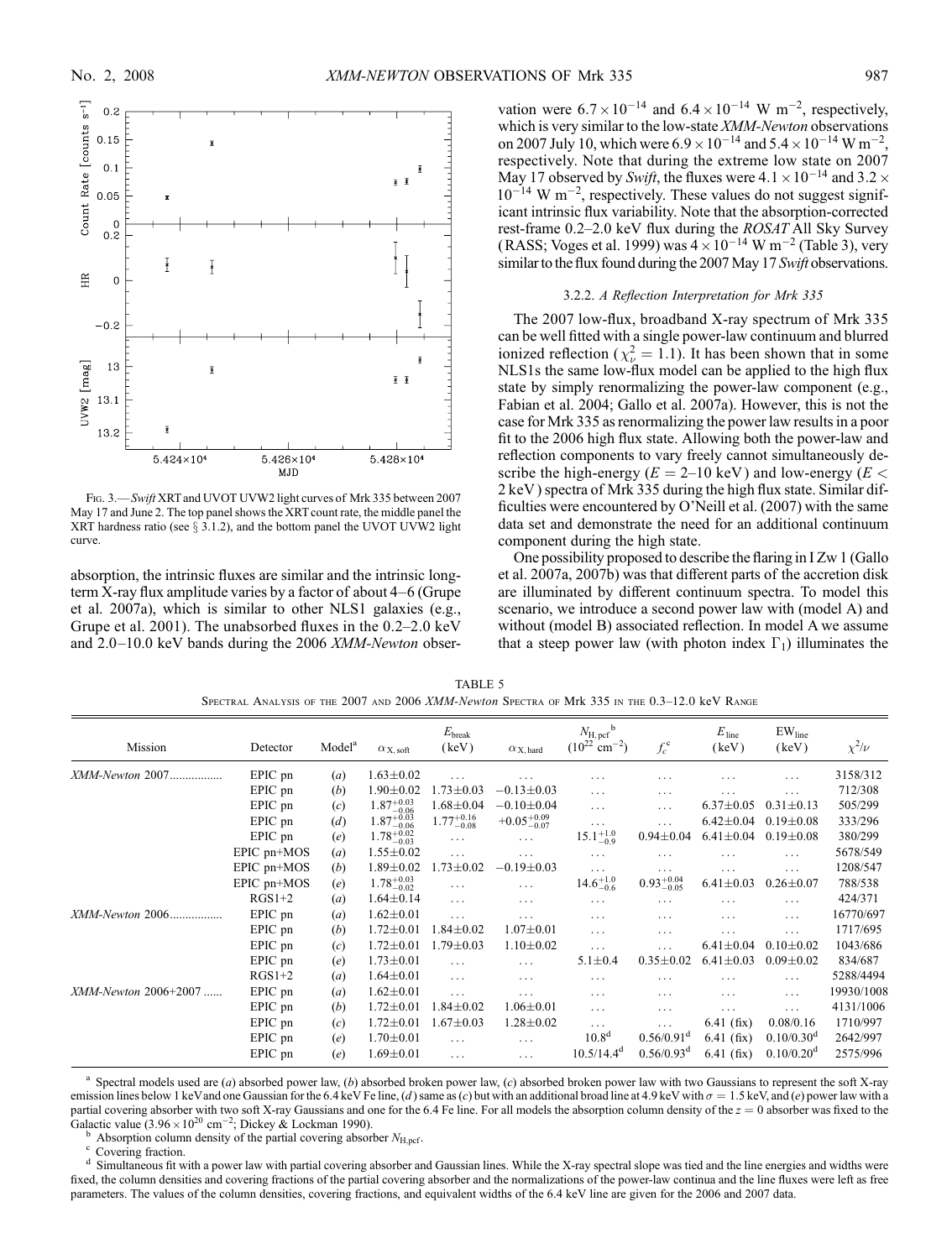

FIG. 4. $-XMM-Newton$  EPIC pn 0.3-12.0 keV (black) and MOS 0.3-10.0 keV (red+green) spectra of Mrk 335 fitted with a broken power law with  $\alpha_{X, \text{soft}} = 1.89$ ,  $\alpha_{X, \text{hard}} = -0.19$ ,  $E_{\text{break}} = 1.73$  keV as listed in Table 5. The absorption column density is fixed to the Galactic value  $(3.96 \times 10^{20} \text{ cm}^{-2})$ ; Dickey & Lockman 1990).

inner accretion disk from  $r_{\text{in}}$  to  $r_{\text{br}}$ , while a flatter power law ( $\Gamma_2$ ) is associated with outer disk reflection from  $r_{\rm br}$  to  $r_{\rm out}$ . In model B, no reflection is associated with the steep power law, which may be explained if that component is beamed away from the disk; on the other hand, in model B we assume a broken power-law emissivity profile for the single reflector with an inner emissivity index  $q_{\text{in}}$ , breaking to  $q_{\text{out}}$  at  $r_{\text{br}}$ . The two different continuum slopes may in fact be due to different mechanisms (e.g., bulk motion Comptonization and standard thermal Comptonization; see, e.g., Niedzwiecki & Zdziarski 2006).

In addition, a MEKAL hot diffuse gas component with Fe abundance tied to that of the reflector(s) is included to account for any distant emission due to thermal plasma, which should account for the ionized Fe L lines tentatively detected in the RGS during the lower flux state. The parameters of this component are linked in all observations. As with any other model discussed above, we also include a narrow Fe K $\alpha$  emission line at  $\sim 6.4 \text{ keV}$ and a  $\sim$ 7 keV line, which is, however, significantly detected only in the high flux state 2006 XMM-Newton observation. A narrow Ne line with constant intensity at  $\sim 0.9$  keV is also included in all fits.

Both model A and model B describe the various flux states well (Fig. 7 ). See Table 6 for fit parameters. In both models the difference between the high and low flux state is primarily attributed to the significantly diminished flux of the steeper power-law component. While the two models differ in their interpretation of the second power law (e.g., beamed vs. unbeamed continuum emission), these are issues that can be tested with further analysis (L. C. Gallo et al. 2008, in preparation). Both models are successful in describing the spectra, but they both require additional components to explain the soft excess.

## 3.2.3. Hard X-Ray BAT Spectrum

Mrk 335 is detected in the 22 month Swift Burst Alert Telescope (BAT; Barthelmy et al. 2005) AGN survey (Tueller et al. 2008). The BAT spectrum can be fitted by a single power law with  $\alpha_X = 1.77^{+0.87}_{-0.64}$ . This is a similar slope as found in the Swift XRT and XMM-Newton low-state data fitted with a single power law and partial covering absorber. Figure 8 displays the XMM-Newton pn and Swift BAT spectra fitted simultaneously in XSPEC with a power law with a partial covering absorber with  $\alpha_X =$  $1.85 \pm 0.03$ ,  $N_{\text{H,pc}} = (16.4 \pm 1.0) \times 10^{22} \text{ cm}^{-2}$ , and a covering fraction of  $f_c = 0.94 \pm 0.01$  ( $\chi^2/\nu = 582/315$ ). The normalizations of the power-law models were left free. Note that the BAT spectrum is the average spectrum over 22 months, so it is not simultaneous with the XMM-Newton low-state spectrum. The observed 20–40 keV and 20–100 keV fluxes are  $7.6 \times 10^{-15}$  and  $1.33 \times 10^{-14}$  W m<sup>-2</sup>, respectively, which is in agreement with the measurements from the 2006 June Suzaku observation (Larsson et al. 2008). We do not know from the BAT data if the flux in the high-energy bands was lower during the low state in 2007 May-July. However, the AGNs in the 22 month survey do not show strong variability compared with what is typically observed at lower energies (J. Tueller 2008, private communication).

## 3.2.4. Soft X-Ray Emission Lines in the RGS

The X-ray slopes obtained from single power-law fits to the EPIC pn  $(0.2-2.0 \text{ keV})$  and RGS  $(0.35-2.2 \text{ keV})$  spectra are consistent ( $\alpha$ <sub>X</sub> = 1.7) for the 2006 and 2007 observations.

The low-flux, broadband X-ray spectra of Mrk 335 in Figure 4 show significant residuals below 2 keV when fitted with a single power law. The moderate-resolution spectrum suggests the presence of an ionized gas in either absorption or emission, or both. Figure 9 shows the higher resolution RGS spectrum of Mrk 335 fitted with a single power-law model. The residuals from this fit clearly show the presence of strong emission lines around 13, 19, 22, and  $25 \text{ Å}$ .

The combined RGS1 and RGS2 spectrum is shown in the lower four panels of Figure 9 in the wavelengths bands  $7-14$  Å, 13–21 Å, 20–28 Å, and 27–34 Å. Possible identification of the most likely features is reported. Most of these lines seem to be



Fig. 5.—XMM-Newton EPIC pn 2.0-12.0 keV spectrum of Mrk 335 with a power law and a broad Fe line at 4.9 keV (left) and a power law with partial covering absorber (right).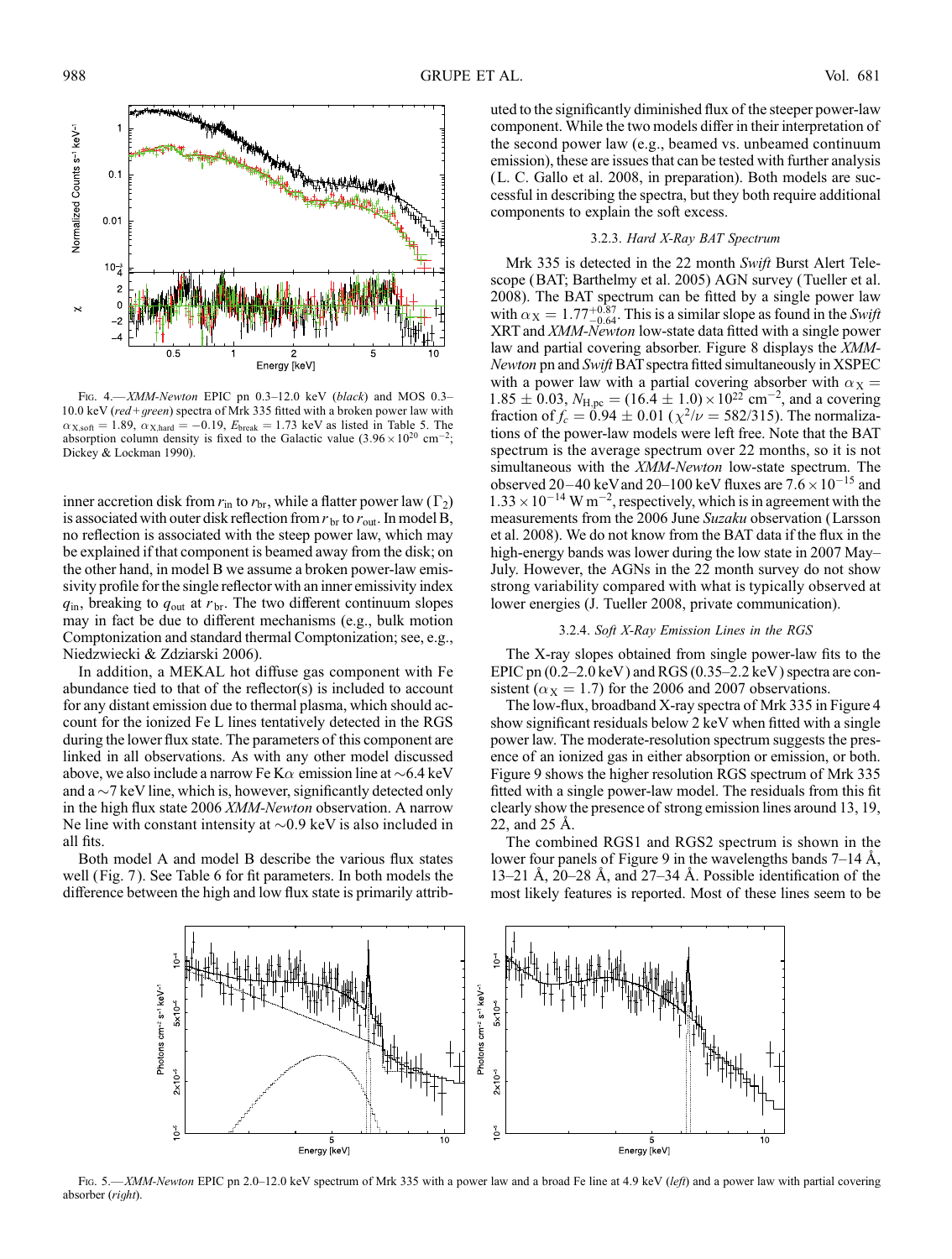

Fig. 6.— Difference spectrum between the 2006 high-state and 2007 low-state XMM-Newton spectra fitted in the 2-5 keV range by a Galactic absorber power law with  $\alpha_X = 1.3$  and extrapolated to lower and higher energies. [See the electronic edition of the Journal for a color version of this figure.]

highly ionized Fe lines including some Fe group elements like Mn or Ni. We could also identify Ne  $Ix$  at 13 Å. This line, however, is not as strong and prominent as was found in the spectrum of the partial covering candidate and highly optically polarized NLS1 Mrk 1239 (Grupe et al. 2004b). The most prominent group of lines that we have identified is the helium  $K\alpha$  complex of O vii emission lines around  $22 \text{ Å}$ . These lines can potentially be used for line diagnostics to measure properties of the line-emitting plasma  $(\S$  4.2).

### 3.3. UV/Optical Data

#### 3.3.1. UVOT and OM Photometry

The UV/optical photometric measurements of Mrk 335 made with the XMM-Newton OM and Swift UVOT are listed in Table 4. The values given in the table are corrected for Galactic reddening  $(E_{B-V} = 0.035;$  Schlegel et al. 1998), and the OM magnitudes were adjusted, as described in  $\S 2$ , to be comparable with the *Swift* UVOT magnitudes. The data suggest that Mrk 335 was slightly brighter in the optical/UV in 2000 than in 2007. However, the 2007 June Swift and XMM-Newton measurements suggest some rebrightening. The origin of the relatively large deviation in the UVW1 magnitude during the 2007 XMM-Newton observation is not obvious. The five reference stars listed in Table 2 show a large scatter between the XMM-Newton and Swift observations ranging from 0.47 to 0.96 mag. However, they all suggest that the UVW1 magnitudes between the OM and UVOT have to be adjusted significantly.

As mentioned in Grupe et al.  $(2007b)$ , the optical-to-X-ray spectral slope  $\alpha_{ox}^8$  of Mrk 355 was between 1.9 and 1.65 during the X-ray flux low state. According to the relation given in Strateva et al. (2005),  $\alpha_{ox} = 1.3$  is expected, which is exactly what has been seen during the high state (Grupe et al. 2007b; Gallo 2006).

#### 3.3.2. Optical Spectroscopy

The top panel of Figure 10 displays the optical spectrum of Mrk 335 taken on 2007 September 7 at the Xinglong Observatory. The spectrum appears nearly identical compared to the spectrum taken 8 years earlier at the 1.52 m telescope at ESO La Silla (Grupe et al. 2004c). The continuum slope and emission-line fluxes are consistent within the errors. In Table 7 line measurements are given for features between the He  $\text{II}$   $\lambda$ 4686 and Fe x  $\lambda$ 6375 emission lines. The line measurements in the H $\beta$  and [O  $\text{m}$ ]  $\lambda$ 5007 lines are, within the errors, the same as given by Grupe et al. (2004c).

Mrk 335 displays strong coronal Fe lines of [Fe vii]  $\lambda$ 5159, [Fe xiv]  $\lambda$ 5303, [Fe vii]  $\lambda\lambda$ 5721, 6087, and [Fe x]  $\lambda$ 6375 (Fig. 10). Even though coronal Fe lines are found often in Seyfert 1 galaxies (e.g., Erkens et al. 1997; Mullaney & Ward 2008), seeing these optical lines so strong, as in Mrk 335, is rather rare. Similarly strong coronal Fe lines have been found in the NLS1 galaxies Mrk 1239 and Ark 564 (Erkens et al. 1997) and in the Seyfert 1.5 MCG -06-15-30 (Reynolds et al. 1997). Unusual for an NLS1, Mrk 335 also exhibits strong He  $\pi$   $\lambda$ 4686 and He  $\tau$   $\lambda$ 5876 lines in the present spectrum, which was also detected previously (e.g., Kassebaum et al. 1997). Typically, this feature is faint in NLS1 galaxies (e.g., Grupe et al. 2004c).

## 4. DISCUSSION

We reported the XMM-Newton observations of the NLS1 Mrk 335 obtained in 2007 July 10, confirming the low state of Mrk 335 found from Swift observations in 2007 May/June (Grupe et al. 2007a). Mrk 335 is remarkable in the sense of being still bright enough in its low state to allow a detailed spectral analysis.

The X-ray spectra of a substantial fraction of (NL)S1 galaxies are complex (e.g., Gallo 2006), and different types of models have been considered to explain them, including reflection (e.g., Ballantyne et al. 2001; Crummy et al. 2006), partial covering (e.g., Tanaka et al. 2005), and relativistically smeared ionized absorption (e.g., Done et al. 2007). Variability induced by (cold) absorption is quite common in AGNs and most frequently observed in Seyfert 2 galaxies and intermediate-type Seyferts. An extreme example is the galaxy NGC 1365, which shows highly variable cold absorption along the line of sight on the timescale of days (Risaliti et al. 2007).

Partial covering models have been frequently applied to the X-ray spectra of AGNs and NLS1 galaxies in particular (e.g., Grupe et al. 2004b, 2004c; Gallo et al. 2004; Pounds et al. 2004; Tanaka et al. 2005) and also to Galactic X-ray binaries (e.g., Brandt et al. 1996; Ding et al. 2006). However, origin and confinement of the required dense blobs of gas in AGN partial coverers are not well understood (e.g., Kuncic et al. 1997). Reflection models generally provide similarly successful X-ray spectral fits. Apart from spectral modeling, temporal variability is an important discriminant between these two types of models. The deep low state of Mrk 335 discovered with Swift (Grupe et al. 2007a), and still present during our follow-up XMM-Newton TOO observation, enables us to do a detailed comparison of partial covering and reflection models.

#### 4.1. X-Ray Continuum

Before we compare the models themselves, we compare Mrk 335 with several potentially similar NLS1 galaxies. The lowstate X-ray spectrum of Mrk 335 looks in many ways like the one seen during the low state in NGC 4051 (Guainazzi et al. 1998). While Pounds et al. (2004) argue for a partial covering absorber scenario, Ponti et al. (2006) argue for a reflection-dominated spectrum. While a fit to the mean low-state spectrum of NGC 4051 using a partial covering or a reflection model results statistically in very similar fits, Ponti et al. (2006) could show that a reflection model can reproduce their findings in the rms spectra and fluxflux plots better than a partial covering absorber model. Due to the relatively short length of our XMM-Newton ToO observation,

<sup>&</sup>lt;sup>8</sup> The X-ray loudness is defined by Tananbaum et al. (1979) as  $\alpha_{ox} =$  $-0.384 \log (f_{2 \text{ keV}}/f_{2500 \text{ \AA}})$ .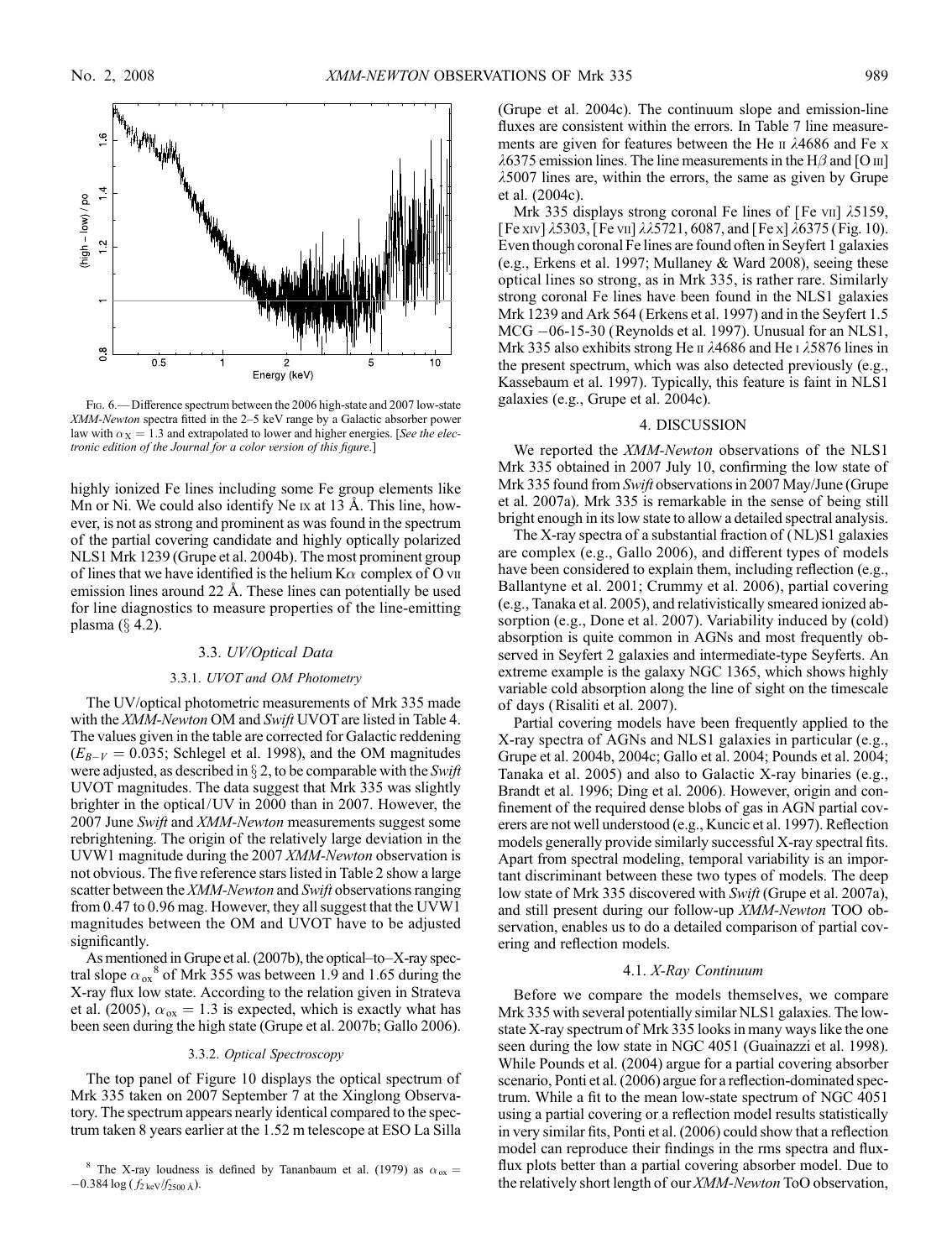

Fig. 7.—Fits to the 2006 (high state) and 2007 (low state) XMM-Newton pn spectra with reflection models. The left panels display the fits using model A (i.e., two power-law components both with associated reflection), and the right panels for model B (i.e., two power-law components, of which only one [the flatter] with associated reflection). The top panels display the fits to the high state, the middle panels the low state, and the bottom panels the residuals of the model fits. The line spectra (MEKAL+ emission lines) are in black, power laws are shown in red, both reflection components are in blue, and the total model is in green. The spectral parameters of the joint fits in the  $0.3-12.0$  keV band are given in Table 6.

the low-state data of Mrk 335 are not of sufficient quality to do such an analysis.

Mrk 335 also displays many similarities to the NLS1 galaxy Mrk 1239: (1) an unusual X-ray continuum spectrum, (2) strong X-ray emission lines (Grupe et al. 2004b), and (3) strong optical Fe coronal lines (Erkens et al. 1997). The X-ray spectrum of Mrk 1239 was interpreted by Grupe et al. (2004b) with a partial covering absorber. While Mrk 1239 is highly polarized with more than 4% at optical wavelengths (Goodrich 1989; Grupe et al. 2004b), Mrk 335 does not show any significant degree of polarization (Berriman 1989; Berriman et al. 1990; Smith et al. 2002).

The column density of the partial coverer we infer from our spectral fits is similar to those often observed in broad absorption line (BAL) quasars (e.g., Grupe et al. 2003). In this context, it is interesting to point out the potential similarity of Mrk 335 with the highly variable NLS1 galaxy WPVS 007, which dropped by a factor of more than 400 between the RASS observation and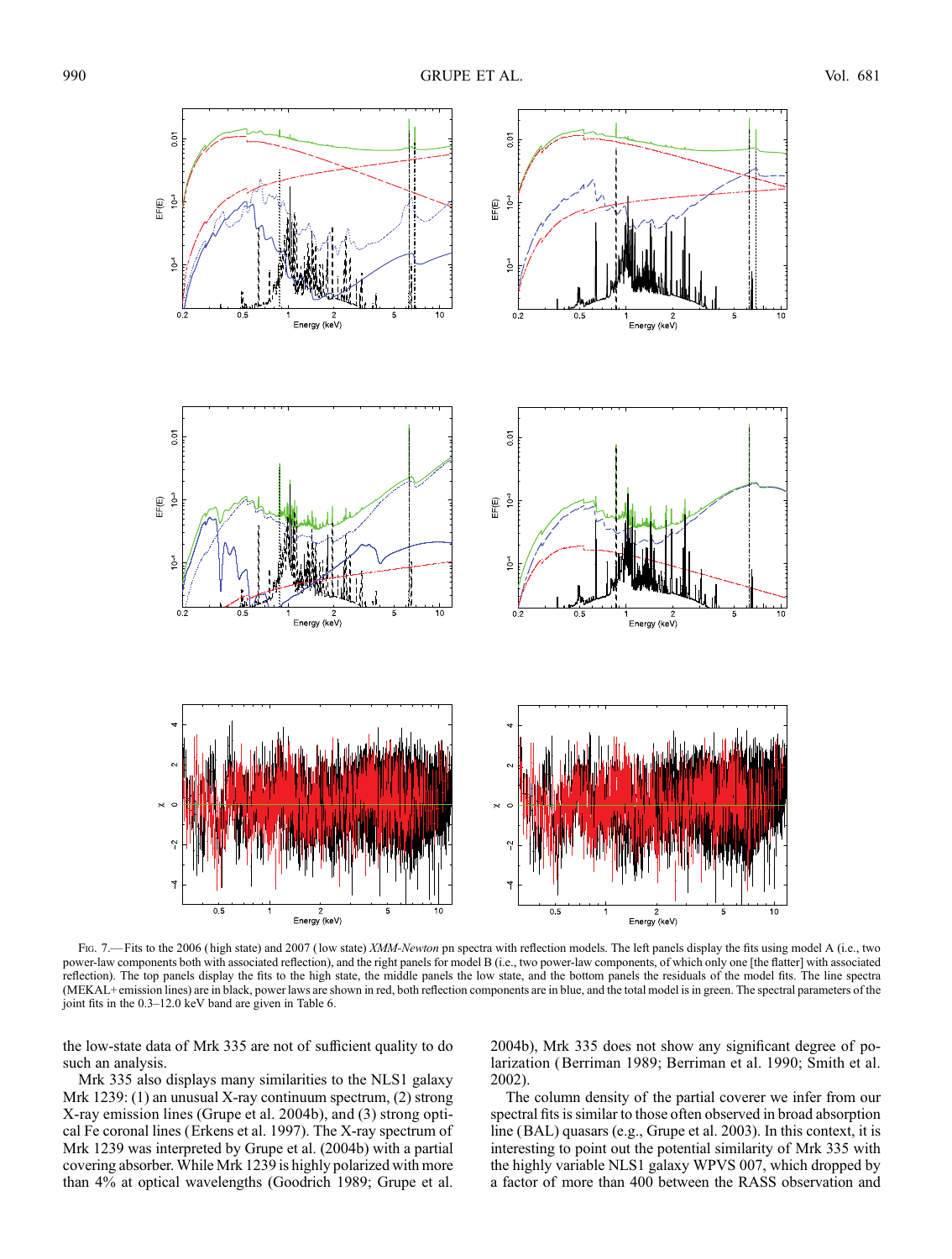| Parameter | HF State                          | LF State                           | Tied <sup>b</sup> | Units                                                                                              |
|-----------|-----------------------------------|------------------------------------|-------------------|----------------------------------------------------------------------------------------------------|
|           |                                   | Model A ( $\chi_r^2 = 1.06$ )      |                   |                                                                                                    |
|           | $1.86^{+0.04}_{-0.02}$            | $1.86^{+0.04}_{-0.02}$             | Y                 |                                                                                                    |
|           | $(5.86 \pm 0.05) \times 10^{-11}$ | $<$ 3.5 $\times$ 10 <sup>-13</sup> | N                 | [ $\times$ 10 <sup>-3</sup> W m <sup>-2</sup> ]=[ergs s <sup>-1</sup> cm <sup>-2</sup> ]           |
|           | $0.70 \pm 0.01$                   | $0.70 \pm 0.01$                    | Y                 |                                                                                                    |
|           | $(1.93 \pm 0.01) \times 10^{-11}$ | $(6.9 \pm 1.3) \times 10^{-13}$    | N                 | [ $\times 10^{-3}$ W m <sup>-2</sup> ]=[ergs s <sup>-1</sup> cm <sup>-2</sup> ]                    |
|           | $1.6 \pm 0.1$                     | $1.6 \pm 0.1$                      | Y                 | $r_g^{\text{c}}$                                                                                   |
|           | $39 \pm 1$                        | $39 \pm 1$                         | Y                 | deg                                                                                                |
|           | $3.6^{+0.3}_{-0.6}$               | $3.6^{+0.3}_{-0.6}$                | Y                 |                                                                                                    |
|           | $4.3 \pm 0.3$                     | $4.3 \pm 0.3$                      | Y                 | .                                                                                                  |
|           | $45^{+26}_{-18}$                  | >1.8                               | N                 |                                                                                                    |
|           | $150^{+28}_{-15}$                 | $38^{+2}_{-1}$                     | N                 | $\left[\times 10^{-3} \text{ W m}^{-2}\right]$ = $\left[\text{ergs s}^{-1} \text{ cm}^{-2}\right]$ |
|           | $(3.3 \pm 0.9) \times 10^{-12}$   | $(1.1 \pm 0.5) \times 10^{-12}$    | N                 | $\lceil \times 10^{-3} \text{ W m}^{-2} \rceil = \lceil \text{ergs s}^{-1} \text{ cm}^{-2} \rceil$ |
|           | $150^{+28}_{-15}$                 | $38^{+2}_{-1}$                     | N                 | [ $\times$ 10 <sup>-3</sup> W m <sup>-2</sup> ]=[ergs s <sup>-1</sup> cm <sup>-2</sup> ]           |
|           | $(3.9 \pm 0.1) \times 10^{-12}$   | $(6.4 \pm 0.4) \times 10^{-12}$    | N                 | $\lceil \times 10^{-3} \text{ W m}^{-2} \rceil = \lceil \text{ergs s}^{-1} \text{ cm}^{-2} \rceil$ |
|           | $1.6 \pm 0.1$                     | $1.6 \pm 0.1$                      | Y                 | solar                                                                                              |
|           |                                   | Model B ( $\chi_r^2 = 1.10$ )      |                   |                                                                                                    |
|           | $1.64^{+0.04}_{-0.02}$            | $1.64^{+0.04}_{-0.02}$             | Y                 |                                                                                                    |
|           | $(4.55 \pm 0.01) \times 10^{-11}$ | $(9.7 \pm 5.1) \times 10^{-14}$    | N                 | [ $\times$ 10 <sup>-3</sup> W m <sup>-2</sup> ]=[ergs s <sup>-1</sup> cm <sup>-2</sup> ]           |
|           | $0.87 \pm 0.01$                   | $0.74 \pm 0.01$                    | N                 |                                                                                                    |
|           | $(5.87 \pm 0.09) \times 10^{-12}$ | $(6.27 \pm 0.63) \times 10^{-13}$  | N                 | [ $\times 10^{-3}$ W m <sup>-2</sup> ]=[ergs s <sup>-1</sup> cm <sup>-2</sup> ]                    |
|           | < 1.34                            | < 1.34                             | Y                 | $r_g^{\text{c}}$                                                                                   |
|           | $50 \pm 1$                        | $50 \pm 1$                         | Y                 | deg                                                                                                |
|           | >4.5                              | $5.9 \pm 0.2$                      | N                 |                                                                                                    |
|           | >4.5                              | $4.4 \pm 0.2$                      | N                 | $\cdots$                                                                                           |
|           | $2.8 \pm 0.1$                     | $2.8 \pm 0.2$                      | N                 |                                                                                                    |
|           | $20 \pm 1$                        | $24 \pm 1$                         | N                 | $\left[\times 10^{-3} \text{ W m}^{-2}\right] = \left[\text{ergs s}^{-1} \text{ cm}^{-2}\right]$   |
|           | $(1.23 \pm 0.01) \times 10^{-11}$ | $(5.6 \pm 0.1) \times 10^{-12}$    | N                 | $\left[\times 10^{-3} \text{ W m}^{-2}\right] = \left[\text{ergs s}^{-1} \text{ cm}^{-2}\right]$   |
|           | $0.9 \pm 0.1$                     | $0.9 \pm 0.1$                      | Y                 | solar                                                                                              |

TABLE 6 SUMMARY OF THE MOST IMPORTANT PARAMETERS<sup>a</sup> FOR THE BEST-FITTING REFLECTION MODELS TO THE HIGH AND LOW FLUX STATE OBSERVATIONS

<sup>a</sup> All disk radii are given in units of the gravitational radius, and the outer disk radius is fixed to  $400r_{\text{imp}}$ . The temperature of the MEKAL component is 1.4 keV. Other parameters listed are fluxes F, the inclination angle i, the Fe abundance  $(A_{Fe})$  given relative to solar, the ionization parameter ( $\xi$ ), and the emissivity index (q).

<sup>b</sup> This column marks which model parameters have been tied between the high- and low-state spectra. <sup>c</sup> Gravitational radius  $r_q = GM/c^2$ .

follow-up X-ray observations (Grupe et al. 1995, 2007b). Neither NLS1 galaxy shows any detectable changes in their optical spectra even though their X-ray fluxes changed substantially. While Mrk 335 lacks UV spectroscopy during the low state, the UV spectrum of WPVS 007 showed the emergence of strong BAL



FIG. 8.-Combined XMM-Newton pn and Swift BAT spectrum fitted with a power law with partial covering absorber. [See the electronic edition of the Journal for a color version of this figure.]

absorption features (K. M. Leighly et al. 2008, in preparation). Recent Swift observations of WPVS 007 suggest that the X-ray spectrum is described by a partial covering absorber (D. Grupe et al. 2008, in preparation).

An interesting connection can also be drawn to the X-ray weak quasar PG 2112+059 (Schartel et al. 2007). Also here the X-ray spectra can be fitted by partial covering absorber and reflection models. Although the fits are statistically similar (like what we saw in Mrk 335), the authors prefer the blurred X-ray ionized reflection model because the absorber model yields unreasonably high column densities and ionization parameters. In general, studying bright AGNs in low state like Mrk 335 gives us access to well-exposed X-ray spectra of X-ray-weak AGNs, which appear to be significantly fainter in X-rays than what is expected from optical luminosities (Brandt et al. 2000). Typically these AGNs are too faint in X-rays to obtain well-exposed X-ray spectra. Note that the situation in Mrk 335 is different compared with the X-ray-weak quasar PHL  $1811$ , which is intrinsically X-ray weak (Leighly et al. 2007).

Spectral fits.—The spectral fits to the X-ray spectra of Mrk 335 involving a partial coverer are relatively simple, in the sense of only involving two free parameters to describe the partial coverer itself. All low-state spectra of Mrk 335 can be fitted by the same underlying single power law with  $\alpha_X = 1.8$ . However, the *XMM*-Newton high-state data cannot be fitted by the same underlying power law. The 2006 XMM-Newton data do require an underlying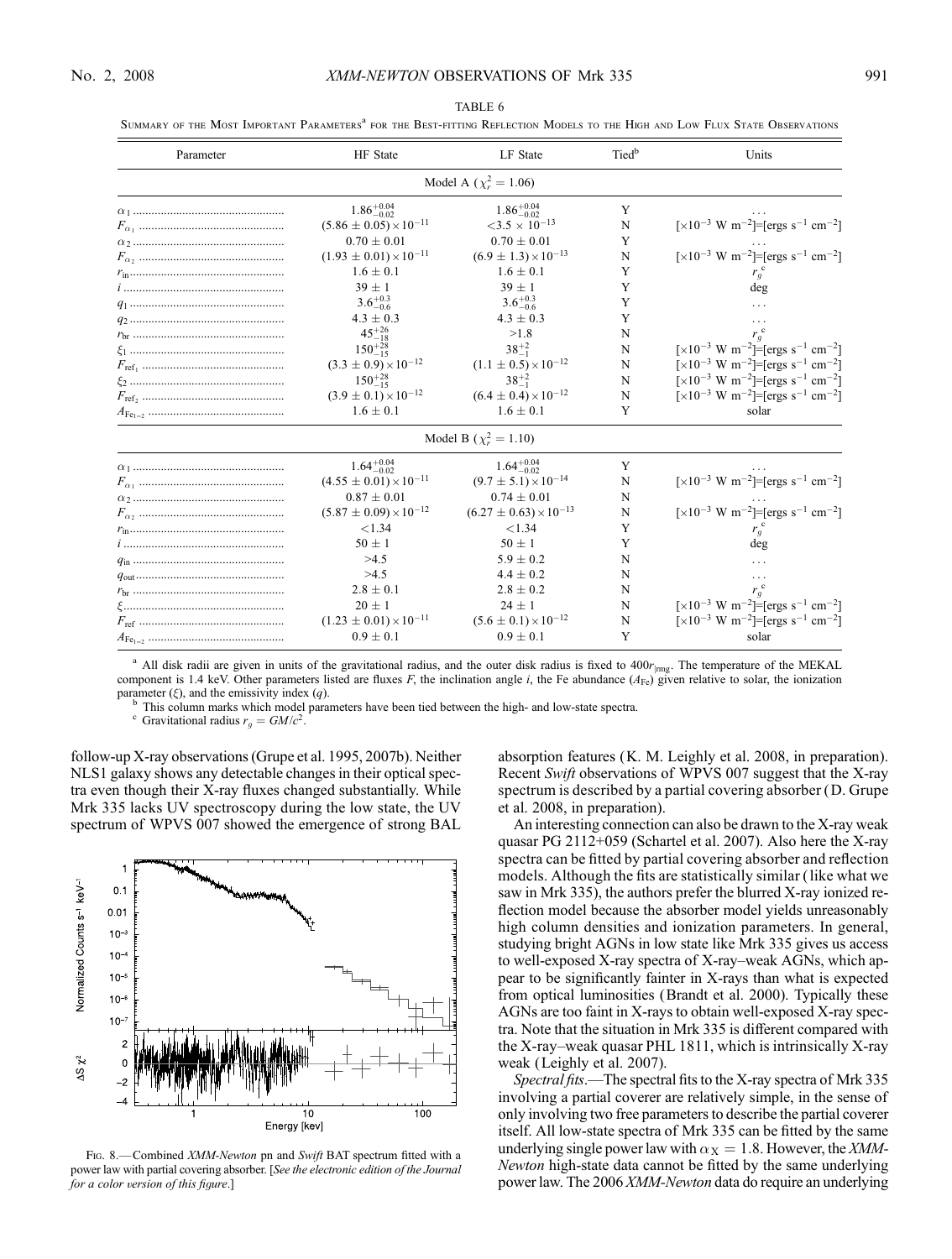

Fig. 9.—RGS spectra of Mrk 335. The top panel displays the RGS spectra fitted by a single power-law model. Clearly the residuals reveal several soft X-ray emission lines. The lower panels display the theoretical positions of some expected emission lines that are marked in the spectrum at different wavelength ranges.

broken power-law model (Grupe et al. 2007a). We performed several tests with double power law with one and two partial covering absorbers. We found that we can fit the high and low states with the same underlying continuum model, but the lowstate spectrum then requires a very high column density of several times  $10^{24}$  cm<sup>-2</sup> to describe the spectrum at energies > 2 keV. On the other hand, a constant flux of the underlying continuum may explain why the optical spectrum has not changed at all between 1999 and 2007.

The steep X-ray spectral slope  $\alpha_X = 1.8$  continues even into the Swift BAT hard X-ray energy range. While X-ray spectral slopes of  $\alpha_X = 1.8$  are quite common for NLS1s in the 0.2-2.0 keV range (Boller et al. 1996; Grupe et al. 2001), this steep X-ray spectral slope is unusual at hard X-ray energies. In the BAT survey (Tueller et al. 2008) no AGN has been found with an X-ray spectral slope as steep as Mrk 335. Note that also in the 2–10 keV range an X-ray spectral slope  $\alpha_X = 1.8$  is quite unusual (Brandt et al. 1997; Leighly 1999b). As suggested by, e.g.,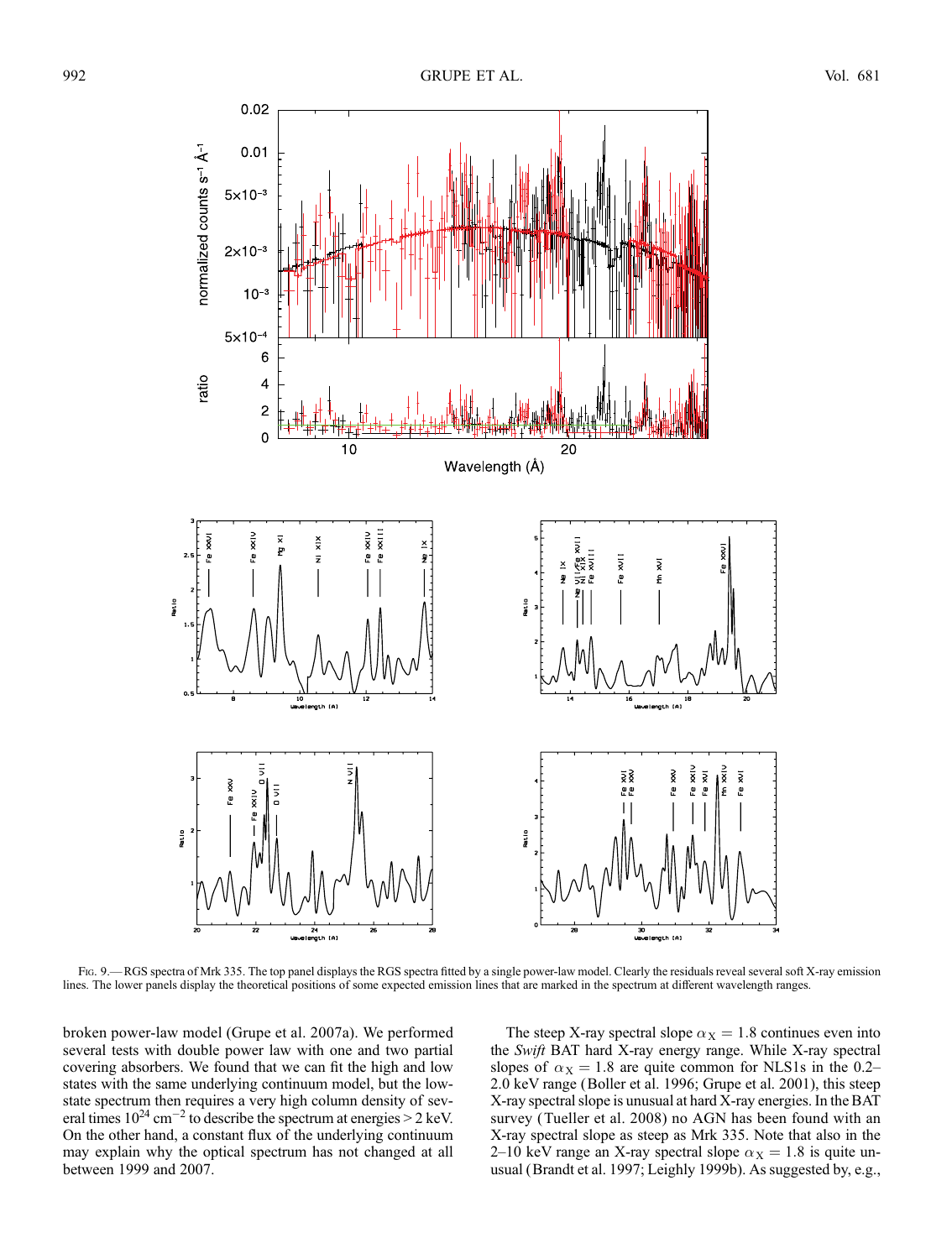

Fig. 10.—Optical spectrum of Mrk 335. The top panel displays the whole optical spectrum taken on 2007 September 7. The bottom two panels show the blue and red regions of the highly ionized coronal Fe line in the Fe II-subtracted optical spectrum of Mrk 335.

TABLE 7 Measurements of the Optical Emission Lines

| Line | EW<br>(A) | $\lambda_{c,obs}$<br>(A) | <b>FWHM</b><br>$(km s^{-1})$ | $x/[O \text{ III}]^{\text{a}}$ |
|------|-----------|--------------------------|------------------------------|--------------------------------|
|      | 5.0       | 4807                     | 950                          | 0.19                           |
|      | 16.9      | 4799                     | 5100                         | 0.59                           |
|      | 4.0       | 4984.2                   | 560                          | 0.13                           |
|      | 90.0      | 4984.2                   | 1700                         | 3.23                           |
|      | 8.4       | 5086.7                   | 500                          | 0.31                           |
|      | 28.1      | 5136.1                   | 500                          | 1.00                           |
|      | 3.4       | 5293.3                   | 1250                         | 0.11                           |
|      | 2.8       | 5441.3                   | 1350                         | 0.09                           |
|      | 4.0       | 5866.7                   | 1250                         | 0.14                           |
|      | 15.8      | 6025.7                   | 1420                         | 0.54                           |
|      | 3.0       | 6239.6                   | 930                          | 0.09                           |
|      | 3.9       | 6535.8                   | 900                          | 0.13                           |

<sup>a</sup> Line fluxes relative to [O  $\text{m}$ ]  $\lambda$ 5007 line flux ( $F_{\text{[O\,\text{m}]}} = 1.93 \times 10^{-16} \text{ W m}^{-2}$ ).

Pounds et al. (1995), steep hard X-ray spectral slopes can be caused by thermal Comptonization of UV photons of the hot accretion disk corona.

X-ray and UV variability.—The short-time variability found during the low-state observation shows that the bulk of the soft X-ray emission is not from an extended scattering region as suggested by Grupe et al. (2004b) for Mrk 1239 or Immler et al. (2003) for Mrk 6. These regions are typically too large to show variability on timescales of hours. Note that the mass of the central black hole in Mrk 335 is of the order of  $(1.5-3) \times 10^7$  M<sub>o</sub> (Peterson et al. 2004; Vestergaard & Peterson 2006), which is on the high-mass end of the black hole mass distribution of NLS1 galaxies (Grupe & Mathur 2004; Watson et al. 2007).

The variability detected during the low-state observation implies a source size of a few light-hours (see Fig. 2), which in turn requires that the partial coverer has to consist of very compact, dense clumps of gas.

Perhaps in favor of the partial covering interpretation is the variability in the UV/optical band (even though small). In the two bluest filters,W2 and M2, Mrk 335 varies stronger by 0.2 mag than in the optical  $V$  and  $B$  filters. Since the UV magnitudes seem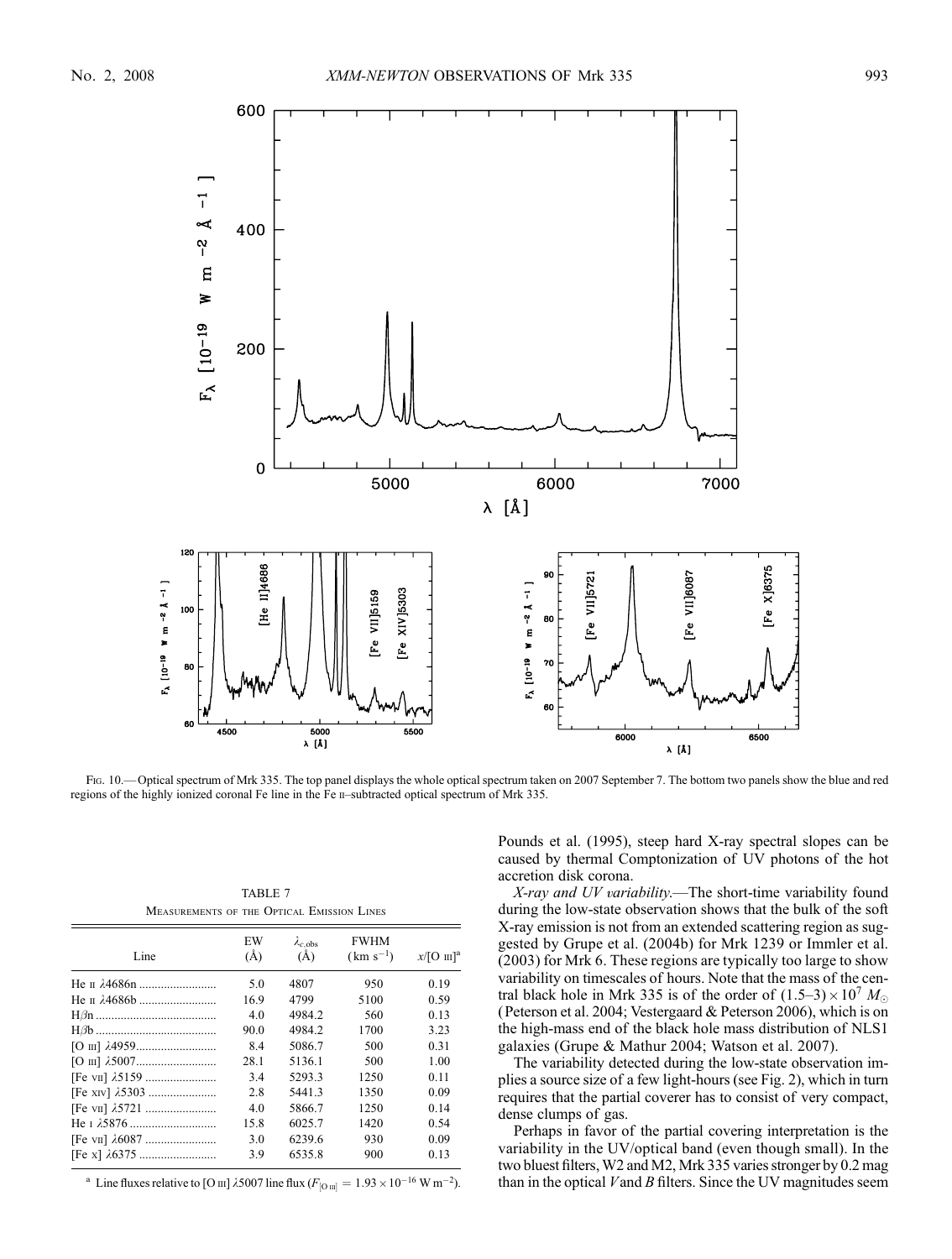to follow the X-ray count rates, this might indicate that the variability in the UV and in X-rays is caused by the same mechanism. However, longer term monitoring of the UV and X-ray variability is required to put this statement on a more firm basis.

Models of partial coverers.—In summary, the most successful phenomenological partial coverer model consists of very compact blobs of gas covering the variable X-ray source and is mostly located along our line of sight in order to ensure nonvariable broad-line region (BLR) line emission and in order to be consistent with the absence of a detectable strongly variable 6.4 keV iron line from the partial coverer itself. The requirement of the compactness of the clouds, in combination with their high column density, emphasizes well-known challenges to the partial coverer scenario, including questions like, what is the origin of the blobs, and how are they confined (e.g., Guilbert & Rees 1988; Celotti et al. 1992; Kuncic et al. 1997)? In the model of Abrassart & Czerny (2000), fragmentation of the inner accretion disk leads to the formation of compact clouds that can partially obscure the central X-ray source, confined perhaps by strong magnetic fields (Kuncic et al. 1997). These clouds would reprocess some radiation into the optical and UV band (Celotti et al. 1992; Kuncic et al. 1997; Abrassart & Czerny 2000). If their emission does contribute to the total UV emission, then the variability in the X-ray band would be higher than that in the UV band, as observed.

Reflection models.—Blurred reflection models invoking a single continuum source and reflecting medium have been shown to fit the 2000 high flux state observation (Crummy et al. 2006) and the 2007 low flux state observation ( $\S$  3.2.2). However, there are a number of discrepancies between parameter values (e.g., inclination and iron abundance) that indicate that these models are not consistent. Likewise, the high signal-to-noise ratio 2007 spectrum of Mrk 335 cannot be modeled self-consistently in the high- and low-energy ranges (O'Neill et al. 2007;  $\S$  3.2.2).

The fact that the low-flux spectra of Mrk 335 cannot be fitted with the same reflection model used for the higher flux states suggests that the most straightforward application of light bending does not necessarily apply (Miniutti et al. 2003; Miniutti & Fabian 2004). That is, the low flux state is not solely due to a single continuum source whose intensity appears diminished because of its proximity to the black hole while the reflection is kept constant. One possibility is that the entire disk does not "see" the same continuum source. Such a scenario was proposed by Gallo et al. (2007a, 2007b) to describe the behavior of another NLS1, I Zw 1. Here we considered this possibility for Mrk 335.

Two models are suggested, both rendering equally good fits. Both scenarios incorporate two power-law components, each one illuminating different parts of the accretion disk. One component could be associated with a jet producing either beamed (model B) emission with no reflection component or unbeamed (model A; see Ghisellini et al. 2004) emission that preferentially illuminates the innermost region of the disk. A jet seen in Mrk 335 is plausible. Mrk 335 has a clear detection of a compact source at 4.8 GHz (Leipski et al. 2006). The second power law is associated with the traditional idea of the corona, which blankets the disk to larger radii. These, of course, are not exclusive interpretations. The two different continuum slopes may in fact be due to different mechanisms (e.g., bulk motion Comptonization and standard thermal Comptonization; see, e.g., Niedzwiecki & Zdziarski 2006).

Statistically, both models fit the data very well ( $\chi^2_{\nu} = 1.06-$ 1:10), but more importantly in a self-consistent manner. The primary difference between the high and low flux states is the diminished flux received by the observer from the inner powerlaw component (i.e., the one perhaps associated with a jet).

According to our models A and B, there are situations (especially in the low state) when the X-ray spectrum of Mrk 335 is reflection dominated. If so, the observed flux cannot be used in a simple way to infer the intrinsic X-ray luminosity of the AGN. In general, the power-law component contributes to the observed flux at infinity, and it also illuminates the accretion disk giving rise to the associated reflection component. The intrinsic luminosity of that power law must take into account not only the flux observed at infinity but also that needed to produce the reflection component. If  $L_{obs}$  is the power-law luminosity observed at infinity and  $R$  is the reflection fraction of the associated reflection component, the intrinsic power-law luminosity is  $L_{int}$  =  $L_{obs}(R + 1)/2$ , which, in the isotropic case  $(R = 1)$ , simply reduces to  $L_{obs}$ . Applying the above arguments to model A, we estimate that the intrinsic luminosity of all power-law components is  $\sim$ 2.3  $\times$  10<sup>43</sup> ergs s<sup>-1</sup> cm<sup>-2</sup> in the high flux state and  $\geq$ 1.9 × 10<sup>43</sup> ergs s<sup>-1</sup> cm<sup>-2</sup> in the low flux state (all luminosities are unabsorbed and given in the  $2-10$  keV band). In other words, the intrinsic luminosity of the AGN would be similar in the two states despite the dramatic observed flux variation.

In the case of model B, we have one power law with its reflection (for which the same arguments as above can be applied) and one power law with no associated reflection. The latter could be due to a jetted component beaming the radiation away from the disk (so that there is no reflection). Hence, we can estimate its intrinsic luminosity by assuming that the radiation is beamed in the half-sphere away from the disk ( $L_{int} \ll L_{obs}/2$ ). For model B, considering the contributions of both the jetted and the nonjetted components, we then obtain intrinsic luminosities in the range  $(6-\dot{6}.8) \times 10^{43}$  ergs s<sup>-1</sup> cm<sup>-2</sup> in the high flux state and  $\sim$ 2.4  $\times$  $10^{43}$  ergs s<sup>-1</sup> cm<sup>-2</sup> in the low flux state (the jetted contribution is negligible in the low flux state).

Partial covering absorber versus reflection models.—Statistically the reflection models yield better fits compared with the partial covering absorber model (reduced  $\chi^2 = 1.10$  vs. 1.27, respectively). Both the partial covering absorber model and the reflection models require underlying broken power-law or double power-law model spectra to fit the high states of Mrk 335. For both models the same underlying continua can be used in the high and low states, just modified by either absorption or reflection. The parameters, however, used for the partial covering absorber model then require that the absorption column density of one of the partial covering absorber components is large on the order of several times  $10^{24}$  cm<sup>-2</sup>. Even though this is not impossible, it requires extremely dense compact clouds to pass through the line of sight.

Reflection models have been used in the past to describe the X-ray spectra of many AGNs (e.g., Fabian 2008) and have also been applied successfully to describe the high-state X-ray spectra of Mrk 335 (e.g., Ballantyne et al. 2001; Crummy et al. 2006; Longinotti et al. 2007b; O'Neill et al. 2007), and we have shown here that they also consistently produce the low state. Further, we mention in passing that we cannot exclude a third possibility: that the spectrum is dominated in high state by reflection, and this reflection spectrum is modified by partial covering absorption. A scenario like this has been suggested, e.g., by Chevallier et al. (2006) and Merloni et al. (2006). In some ways the situation in Mrk 335 is similar to that of PG 2112+059, where the absorber model also yields very high column densities, which seems to favor the reflection model. On the other hand, the partial covering absorber model is rather simple and does not require many parameters to fit the data reasonably well. At the end one has to conclude that both models are valid to explain the spectral shape seen in the low-state spectrum of Mrk 335. Nevertheless, with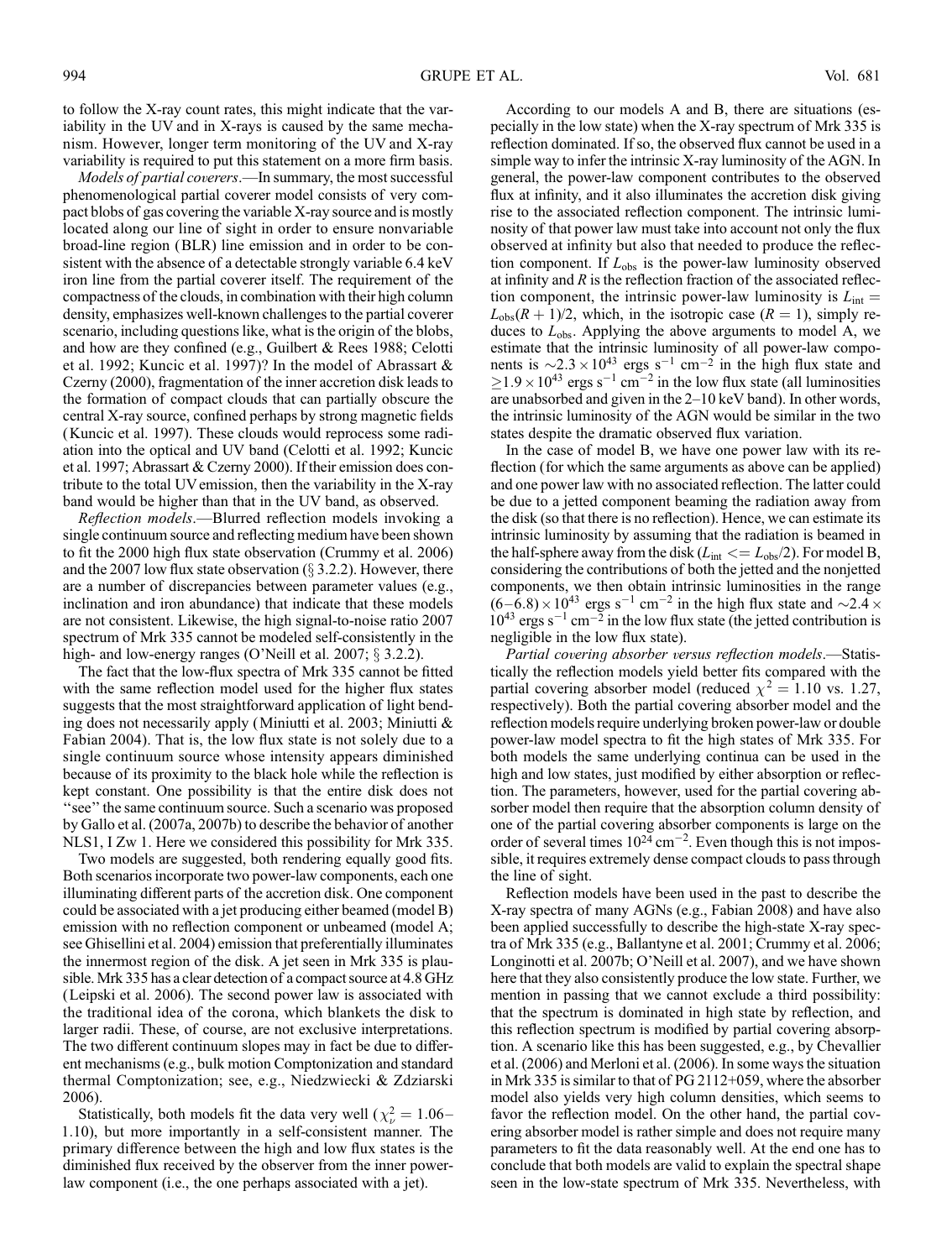the low-state XMM-Newton observation presented here we were able to put strong constraints on both the partial covering and reflection model parameters. In order to really distinguish between both models, either a very long XMM-Newton observation in low state is needed to search for the deviation between both models at intermediate energies between 2 and 6 keV or it is necessary to obtain a spectrum at energies >10 keV using, e.g., Suzaku.

#### 4.2. X-Ray Emission Lines

Several low-energy  $(E < 2 \text{ keV})$  X-ray emission lines are detected in the RGS spectra of Mrk 335. Soft X-ray emission lines are typically found in obscured Seyfert 2 type AGNs (e.g., Guainazzi & Bianchi 2007; Kinkhabwala et al. 2002) and are only seen in Seyfert 1 galaxies when the AGN enters a low flux state. Consequently, low-energy emission lines have only been detected in a few Seyfert 1 galaxies like Mrk 590, NGC 4051, and NGC 5548 (Longinotti et al. 2007a; Pounds et al. 2004; Steenbrugge et al. 2003, respectively). This is the first time such lines have been observed in Mrk 335. Even though these lines are expected in Seyfert 1 galaxies when the continuum is suppressed, as in the low-state 2007 XMM-Newton observation, they are very prominent even with just a 22 ks RGS exposure.

Most notable in the RGS spectrum of Mrk 335 is the O vii emission line complex around 22  $\AA$ . The forbidden (f) line at 22.1012 Å and the intercombination (i) line at  $21.8044$  Å are secure identifications. These lines have also been found in the low-state RGS spectra of NGC 4051 (Pounds et al. 2004; Ponti et al. 2006). The resonance (r) line appears to be weak and slightly redshifted with respect to its rest-frame wavelength of  $21.602 \text{ Å}$ , which could be due to resonance scattering and absorption. Although the line intensities are considerably uncertain, the presence of the O vii line complex suggests coronal emission from collisionally ionized plasma. In principle, the lines from this complex can yield reasonably precise information on the temperature, densities, and ionization state of the source. However, owing to the uncertainties, we conclude that it is not useful at this time to attempt a detailed line ratio analysis such as the  $G =$  $(i + f)/r$  ratio or the  $R = f/i$  ratio (e.g., Pradhan & Shull 1981). Nor is it possible to deduce the existence of additional features widely seen in warm absorber spectra (e.g., Lee et al. 2001), such as the O vi KLL absorption features at  $(22.05, 21.87)$  Å, lying between the f and i lines (Pradhan 2000; Pradhan et al. 2003). In addition to O vii, we have identified, to varying degree of certainty, a number of iron lines from coronal ions such as Fe xvii to Fe xxv. The iron lines complement the independent observations of the UV/optical lines from coronal iron ions in lower ionization stages discussed in the next section. Note that the RGS data have independently been analyzed by Longinotti et al. (2008), who present line ratios. They did not find a unique solution of the plasma properties either, but concluded that the location of the X-ray line-emitting gas is within 0.01 pc.

### 4.3. Optical Emission Lines

The optical emission line spectrum of Mrk 335 is remarkably constant between the observations taken 8 years ago and the one taken nearly simultaneously with the X-ray low-state observations. Since the broad component of the Balmer lines and the broad component of the He  $\scriptstyle\rm II$  line are very sensitive to the EUVto-soft X-ray part of the continuum, the observed lack of variability implies that the bulk of the BLR still sees the high-state continuum. In the context of the partial covering model, this can be understood if the absorber has a small global covering fraction and is mostly located along our line of sight.

The highly ionized coronal Fe lines found in the optical spectrum of Mrk 335 are rather strong. While coronal Fe lines are present in the optical spectra of Seyfert 1 galaxies, they typically appear faint (e.g., vanden Berk et al. 2001) with typical flux ratios to [O  $\text{III}$ ]  $\lambda$ 5007 of about 0.03–0.06. In comparison with the AGN sample of Erkens et al. (1997), only 2 out of 15 AGNs (Mrk 486 and Ark 564) have coronal Fe lines stronger than Mrk 335. The central wavelengths of the iron lines in Mrk 335 suggest that they are blueshifted with respect to the  $[O \text{ III}]$  lines, as is commonly seen in coronal lines (e.g., Erkens et al. 1997; Rodriguez-Ardila et al. 2006). The 5 Å resolution of our spectrum, however, does not allow a precise measurement of the central wavelength of the lines; therefore, the shift of the line with respect to the rest frame cannot be determined with high accuracy. As generally observed (Erkens et al. 1997), the line widths of the coronal Fe lines are between the narrow-line region (FWHM  $\approx$ 500 km s<sup>-1</sup>) and the BLR [FWHM(H $\beta$ ) = 1700 km s<sup>-1</sup>].

### 5. CONCLUSIONS

We report the *XMM-Newton* and *Swift* observations of the bright NLS1 galaxy Mrk 335 in a deep, and unprecedented, low flux state. The main findings are as follows:

1. The XMM-Newton ToO observation of 2007 July 10 still found Mrk 335 in a very low flux state as previously detected by Swift. With this XMM-Newton observation, however, the parameters of the X-ray spectral models can be well constrained. Low-state observations of Seyfert 1 galaxies are rare, and Mrk 335 is exceptional in being still bright in its low state. Low states give us access to X-ray emission lines that otherwise cannot be seen (see below). The low state of Mrk 335 lasted at least 2 months.

2. While a simple broken power-law model requires a broad redshifted Fe Gaussian line component with an extremely large equivalent width  $EW = 2.4$  keV, this line component is not required in either the partial covering absorber or the reflection models. The partial covering model can be fitted to high-state and low-state data with the same underlying double power-law model continuum when two absorber components are used, even though formally a second power-law component is not required to fit the low-state spectrum. The reflection model formally accounts for the two-component nature of the observed spectrum by multiple reflection where different parts of the accretion disk see different continua.

3. High-resolution spectroscopy clearly reveals the presence of X-ray emission lines in the low-energy X-ray spectrum of Mrk 335, including transitions of oxygen and iron. These lines are only visible in the low state. Preliminary results suggest that the emission-line gas is collisionally ionized. However, to perform proper line diagnostics of the ionized gas to derive gas density and temperature requires a longer RGS exposure of Mrk 335 in its low state.

4. The optical spectrum of Mrk 335 taken during the X-ray low state did not change in comparison to a spectrum taken 8 years earlier. The constancy of the broad Balmer lines indicates that the bulk of the BLR was still illuminated by the ''high-state'' continuum. The optical spectrum of Mrk 335 displays a variety of strong, highly ionized coronal Fe lines. These might be linked to the component emitting the X-ray lines detected with RGS. The nonvariability seen in these lines may indicate that the intrinsic SED has not changed.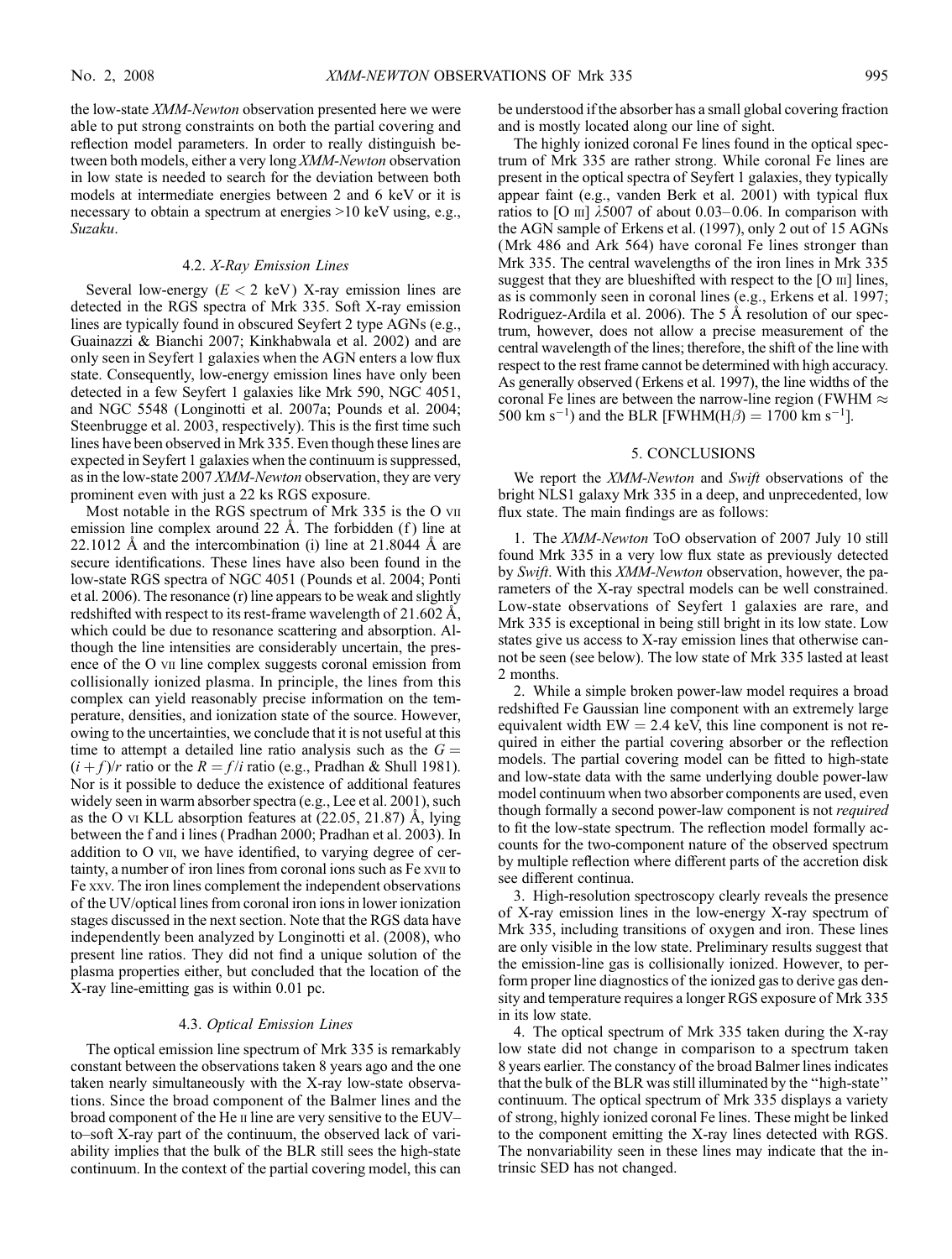Mrk 335 will continue to be monitored with Swift in order to trigger another, much deeper X-ray observation if the AGN enters another low state.

This work is based on observations obtained with XMM-Newton, an ESA science mission with instruments and contributions directly funded by ESA Member States and NASA. In Germany, the XMM-Newton project is supported by the Bundesministerium für Wirtschaft und Technologie/Deutsches Zentrum fur Luft und Raumfahrt and the Max-Planck Society. We thank the XMM-Newton Project Scientist Norbert Schartel for approving our ToO request and Michel Breitfellner for preparing and scheduling the XMM-Newton observation. We are very grateful to Ron Remillard for preparing the *RXTE* ASM light curve, the *Swift* PI Neil Gehrels for approving the monitoring campaign of

Abrassart, A., & Czerny, B. 2000, A&A, 356, 475

- Arnaud, K. A. 1996, in ASP Conf. Ser. 101, Astronomical Data Analysis Soft-
- ware and Systems V, ed. G. H. Jacoby & J. Barnes (San Francisco: ASP), 17
- Ballantyne, D. R., Iwasawa, K., & Fabian, A. C. 2001, MNRAS, 323, 506
- Barthelmy, S. D., et al. 2005, Space Sci. Rev., 120, 143
- Berriman, G. 1989, ApJ, 345, 713
- Berriman, G., Schmidt, G. D., West, S. C., & Stockman, H. S. 1990, ApJS, 74, 869
- Boller, T., Brandt, W. N., & Fink, H. H. 1996, A&A, 305, 53
- Boroson, T. A., & Green, R. F. 1992, ApJS, 80, 109
- Brandt, W. N., Fabian, A. C., Dotani, T., Nagase, F., Inoue, H., Kotani, T., & Segawa, Y. 1996, MNRAS, 283, 1071
- Brandt, W. N., Laor, A., & Wills, B. J. 2000, ApJ, 528, 637
- Brandt, W. N., Mathur, S., & Elvis, M. 1997, MNRAS, 285, L25
- Burrows, D., et al. 2005, Space Sci. Rev., 120, 165
- Celotti, A., Fabian, A. C., & Rees, M. J. 1992, MNRAS, 255, 419
- Chevallier, L., Collin, S., Dumont, A.-M., Czerny, B., Mouchet, M., Gonçalves,
- A. C., & Goosmann, R. 2006, A&A, 449, 493
- Crummy, J., Fabian, A. C., Gallo, L. C., & Ross, R. R. 2006, MNRAS, 365, 1067
- den Herder, J. W., et al. 2001, A&A, 365, L7
- Dickey, J. M., & Lockman, F. J. 1990, ARA&A, 28, 215
- Ding, G. Q., Qu, J. L., & Li, T. P. 2006, AJ, 131, 1693
- Done, C., Sobolewska, M. A., Gierlinski, M., & Schurch, N. J. 2007, MNRAS, 374, L15
- Dunn, J. P., Jackson, B., Deo, R. P., Farrington, C., Das, V., & Crenshaw, D. M. 2006, PASP, 118, 572
- Erkens, U., Appenzeller, I., & Wagner, S. 1997, A&A, 323, 707
- Fabian, A. C. 2008, Astron. Nachr., 329, 155
- Fabian, A. C., Miniutti, G., Gallo, L. C., Boller, T., Tanaka, Y., Vaughan, S., & Ross, R. R. 2004, MNRAS, 353, 1071
- Fabian, A. C., Rees, M. J., Stella, L., & White, N. E. 1989, MNRAS, 238, 729 Gallo, L. C. 2006, MNRAS, 368, 479
- Gallo, L. C., Brandt, W. N., Constantini, E., & Fabian, A. C. 2007a, MNRAS, 377, 1375
- Gallo, L. C., Brandt, W. N., Constantini, E., Fabian, A. C., Iwasawa, K., & Papadakis, I. E. 2007b, MNRAS, 377, 391
- Gallo, L. C., Tanaka, Y., Boller, Th., Fabian, A. C., Vaughan, S., & Brandt, W. N. 2004, MNRAS, 353, 1064
- Gehrels, N., et al. 2004, ApJ, 611, 1005
- George, I. M., Turner, T. J., Yaqoob, T., Netzer, H., Laor, A., Mushotzky, R. F., Nandra, K., & Takahashi, T. 2000, ApJ, 531, 52
- Ghisellini, G., Haardt, F., & Matt, G. 2004, A&A, 413, 535
- Gondoin, P., Orr, A., Lumb, D., & Santos-Lleo, M. 2002, A&A, 388, 74
- Goodrich, R. W. 1989, ApJ, 342, 224 Grupe, D., Beuermann, K., Mannheim, K., Thomas, H.-C., Fink, H. H., & de
- Martino, D. 1995, A&A, 300, L21
- Grupe, D., Komossa, S., & Gallo, L. C. 2007a, ApJ, 668, L111
- Grupe, D., Leighly, K. M., Burwitz, V., Predehl, P., & Mathur, S. 2004a, AJ, 128, 1524
- Grupe, D., & Mathur, S. 2004, ApJ, 606, L41
- Grupe, D., Mathur, S., & Elvis, M. 2003, AJ, 126, 1159
- Grupe, D., Mathur, S., & Komossa, S. 2004b, AJ, 127, 3161
- Grupe, D., Schady, P., Leighly, K. M., Komossa, S., O'Brien, P. T., & Nousek, J. A. 2007b, AJ, 133, 1988

Mrk 335 with Swift, and Jack Tueller for providing the 22 month BAT survey spectrum of Mrk 335. We thank the Xinglong Observatory, NAOC for providing telescope time, and the support astronomer Jing Wang and his night assistant Jianjun Jia for performing the optical spectroscopy observations on 2007 September 7. We also want to thank the anonymous referee for his/ her helpful and constructive report that improved this paper. This research has made use of the NASA/IPAC Extragalactic Database (NED), which is operated by the Jet Propulsion Laboratory, Caltech, under contract with the National Aeronautics and Space Administration, and the Atomic Spectra Database (ver. 3.1.2) of the National Institute of Standards and Technology (http://physics.nist.gov/asd3). D. X. acknowledges the support of the Chinese National Science Foundation (NSFC) under grant NSFC-10503005. Swift is supported at PSU by NASA contract NAS5-00136. This research was supported by NASA contracts NNX07AH67G and NNX07AV04G (D. G.).

REFERENCES

- Grupe, D., Thomas, H.-C., & Beuermann, K. 2001, A&A, 367, 470
- Grupe, D., Wills, B. J., Leighly, K. M., & Meusinger, H. 2004c, AJ, 127, 156
- Guainazzi, M., & Bianchi, S. 2007, MNRAS, 374, 1290
- Guainazzi, M., Bianchi, S., & Dovčiak, M. 2006, Astron. Nachr., 327, 1032
- Guainazzi, M., et al. 1998, MNRAS, 301, L1
- Guilbert, P. W., & Rees, M. J. 1988, MNRAS, 233, 475
- Halpern, J. P. 1982, Ph.D. thesis, Harvard Univ.
- Immler, S., Brandt, W. N., Vignali, C., Bauer, F. E., Crenshaw, D. M., Feldmeier, J. J., & Kraemer, S. B. 2003, AJ, 126, 153
- Jansen, F., et al. 2001, A&A, 365, L1
- Kassebaum, T. M., et al. 1997, ApJ, 475, 106
- Kinkhabwala, A., et al. 2002, ApJ, 575, 732
- Kuncic, Z., Celotti, A., & Rees, M. J. 1997, MNRAS, 284, 717
- Larsson, J., Miniutti, G., Fabian, A. C., Miller, J. M., Reynolds, C. S., & Ponti, G. 2008, MNRAS, 384, 1316
- Lee, J. C., Ogle, P. M., Canizales, C. R., Marshall, H. L., Schulz, N. S., Morales, R., Fabian, A. C., & Iwasawa, K. 2001, ApJ, 554, L13
- Leighly, K. M. 1999a, ApJS, 125, 297
- ———. 1999b, ApJS, 125, 317
- Leighly, K. M., Halpern, J. P., Jenkins, E. B., Grupe, D., Choi, J., & Prescott, K. B. 2007, ApJ, 663, 103
- Leipski, C., Falcke, H., Bennert, N., & Hüttemeister, S. 2006, A&A, 455, 161 Longinotti, A. L., Bianchi, S., Santos-Lleo, M., Rodriguez-Pascual, P., Guainazzi,
- M., Cardaci, M., & Pollock, A. M. T. 2007a, A&A, 470, 73 Longinotti, A. L., Nucita, A., Santos-Lleo, M., & Guainazzi, M. 2008, A&A, 484, 311
- Longinotti, A. L., Sim, S. A., Nandra, K., & Cappi, M. 2007b, MNRAS, 374, 237
- Longinotti, A. L., Sim, S. A., Nandra, K., Cappi, M., & O'Neill, P. 2007c, in ASP Conf. Ser. 373, The Central Engine of Active Galactic Nuclei, ed. L. C. Ho & J.-M. Wang (San Francisco: ASP), 341
- Mason, K. O., et al. 2001, A&A, 365, L36
- Merloni, A., Malzac, J., Fabian, A. C., & Ross, R. R. 2006, MNRAS, 370, 1699
- Miniutti, G., & Fabian, A. C. 2004, MNRAS, 349, 1435
- Miniutti, G., Fabian, A. C., Goyder, R., & Lasenby, A. N. 2003, MNRAS, 344, L22
- Mullaney, J. R., & Ward, M. J. 2008, MNRAS, 385, 53
- Nandra, K., O'Neill, P. M., George, I. M., & Reeves, J. N. 2007, MNRAS, 382, 194
- Nandra, K., & Pounds, K. A. 1994, MNRAS, 268, 405
- Niedzwiecki, A., & Zdziarski, A. 2006, MNRAS, 365, 606
- O'Neill, P. M., Nandra, K., Cappi, M., Longinotti, A. L., & Sim, S. A. 2007, MNRAS, 381, L94
- Osterbrock, D. E., & Pogge, R. W. 1985, ApJ, 297, 166
- Peterson, B. M., et al. 2004, ApJ, 613, 682
- Ponti, G., Miniutti, G., Cappi, M., Maraschi, L., Fabian, A. C., & Iwasawa, K. 2006, MNRAS, 368, 903
- Poole, T. S., et al. 2008, MNRAS, 383, 627
- Pounds, K. A., Done, C., & Osborne, J. 1995, MNRAS, 277, L5
- Pounds, K. A., Reeves, J. N., King, A. R., & Page, K. L. 2004, MNRAS, 350, 10
- Pounds, K. A., Stanger, V. J., Turner, T. J., King, A. R., & Czerny, B. 1987, MNRAS, 224, 443